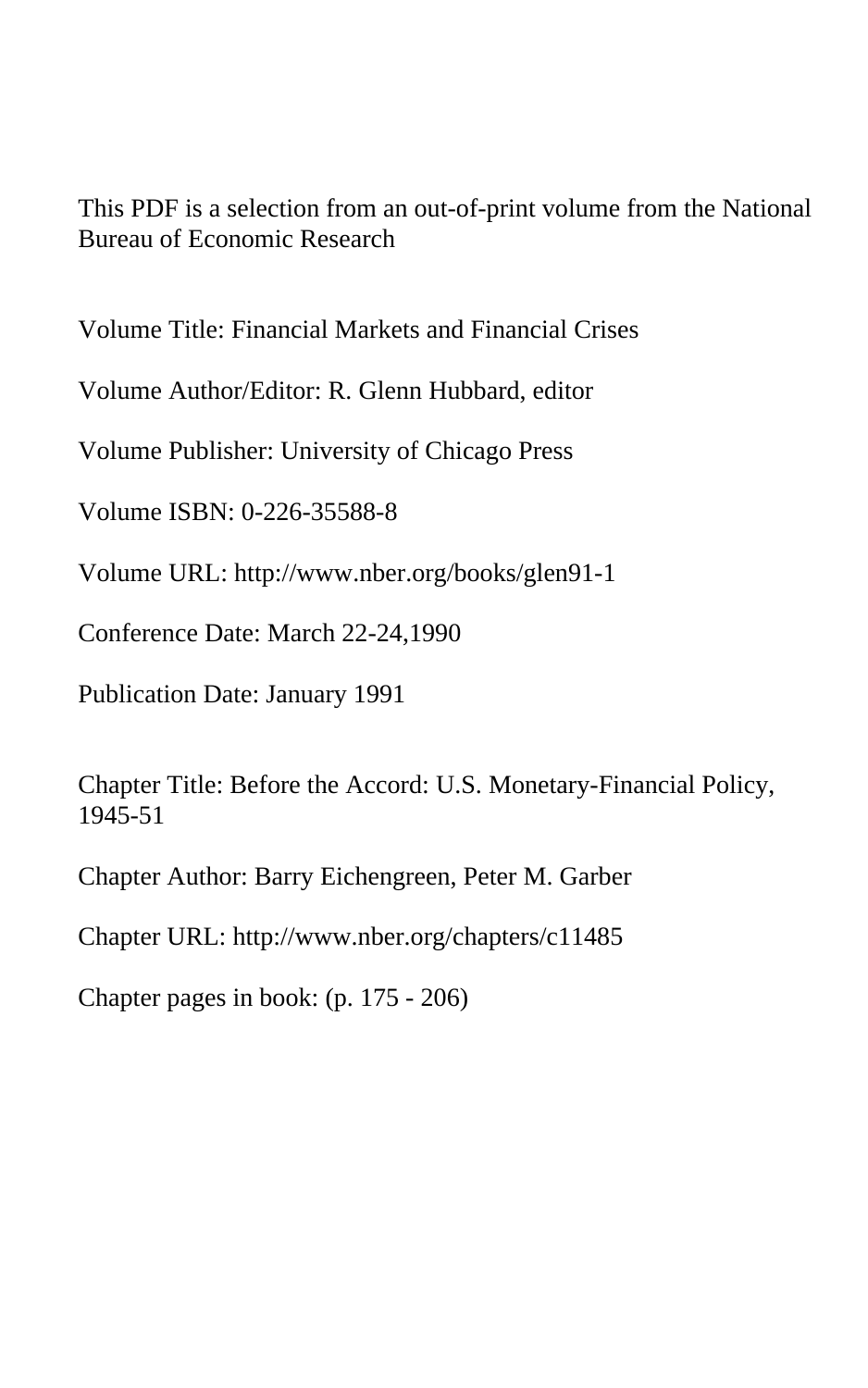# Before the Accord: U.S. Monetary-Financial Policy, 1945-51

Barry Eichengreen and Peter M. Garber

#### **5.1 Introduction**

The 1951 Treasury-Federal Reserve Accord brought to a close an extraordinary period in the monetary and financial history of the United States. For nearly a decade, U.S. Treasury bond yields never rose above 2½ per cent (see fig. 5.1). Long-term interest rates may have been low, but short-term rates were lower still: those on 12-month certificates of indebtedness were capped at % of 1 per cent to *WA* per cent; for the first half of the period, 90-day Treasury bill rates never exceeded <sup>3</sup>/8 of 1 per cent. Interest rates were low despite an inflation rate that reached 25 per cent in the year ending July 1947 (see fig. 5.2). They were stable despite swings from 25 per cent inflation in 1946-47 to 3 per cent deflation in the year July 1948-July 1949, to 10 per cent inflation in the year March 1950-March 1951. These pronounced fluctuations in ex post real interest rates did not undermine the stability of financial institutions: there were only five bank suspensions between the end of 1945 and the middle of 1950. The stability of interest rates and the absence of bank failures in the turbulent aftermath of World War II seems all the more remarkable following a decade like the 1980s when the volatility of asset prices was so pronounced and the difficulties of financial institutions were so prevalent.<sup>1</sup>

We analyze in this paper U.S. monetary-financial policy in the period leading up to the March 1951 Treasury-Fed Accord. Our point of departure is Friedman and Schwartz's (1963) notion that policy in this period was formu-

Barry Eichengreen is professor of economics at the University of California, Berkeley, and a research associate of the National Bureau of Economic Research. Peter M. Garber is professor of economics at Brown University and a research associate of the National Bureau of Economic Research.

The authors thank Alex Mackler, Carolyn Werley, and Lauren Auchincloss for research assistance, and Glenn Hubbard and Rick Mishkin for helpful comments.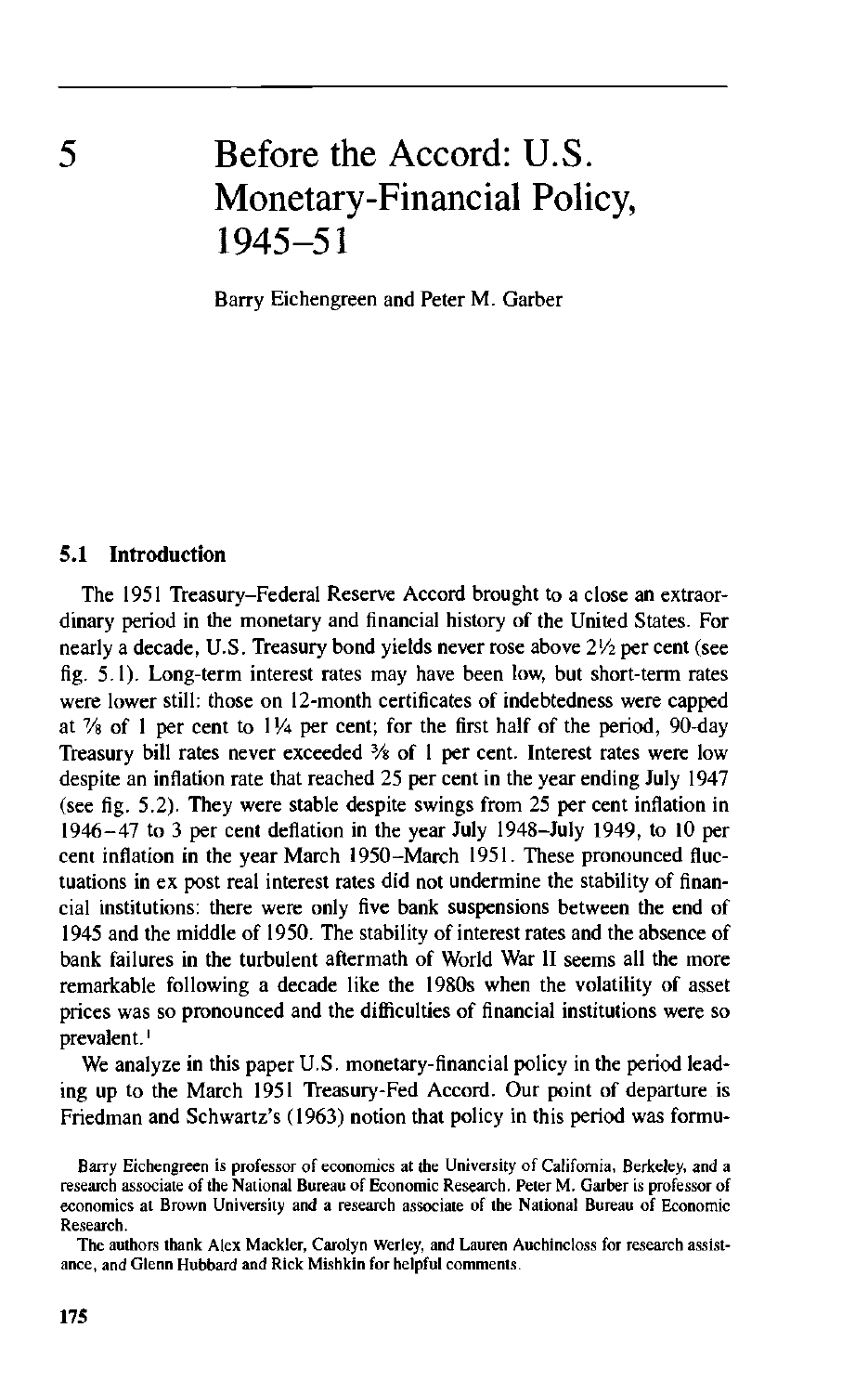

**Fig. 5.1 Yields of maturities (%)**



**Fig. 5.2 Consumer price index**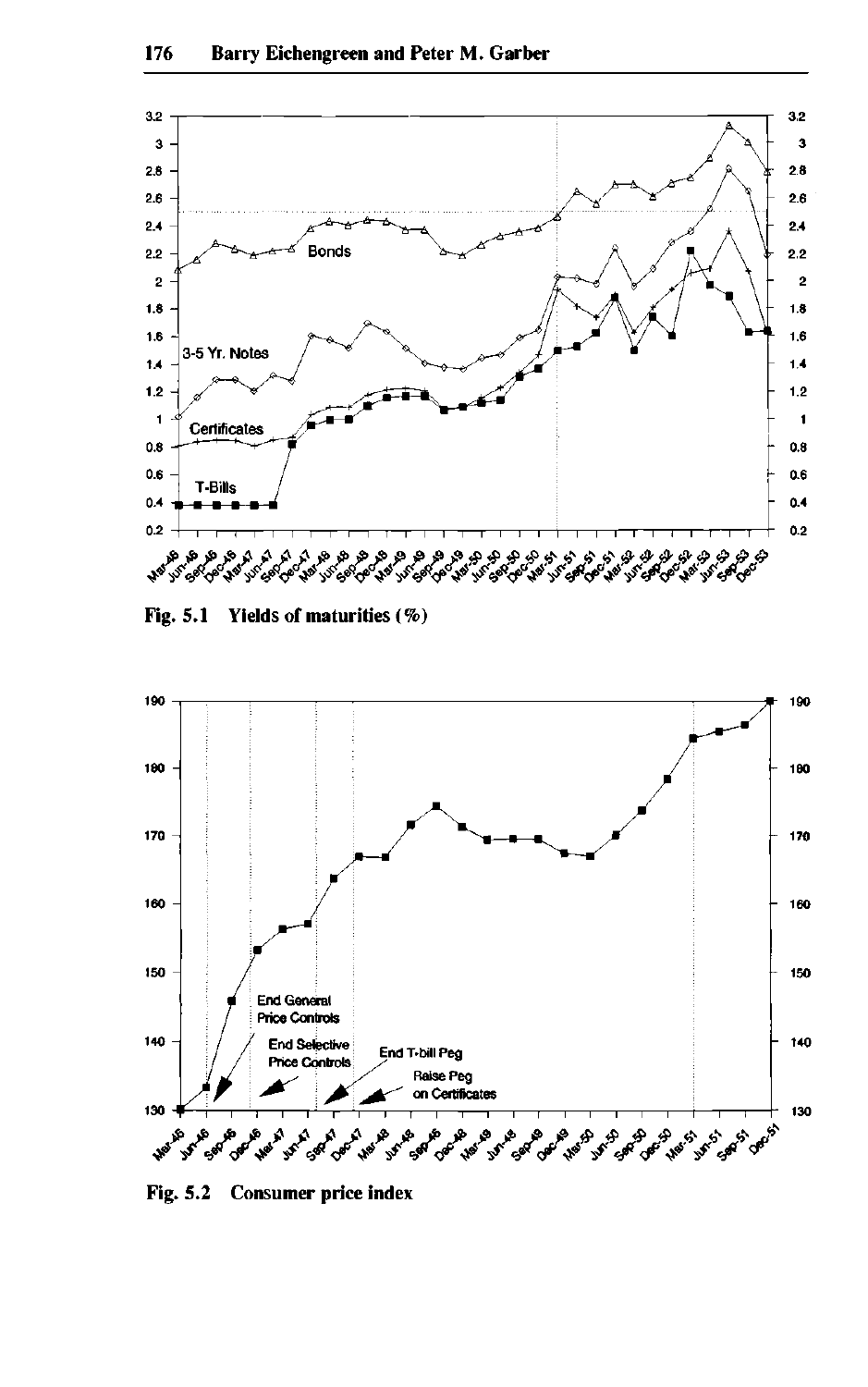lated with reference to a price-level target. As soon as the price level deviated sufficiently from its target range, policymakers were expected to intervene to prevent it from straying further. We draw on the recent literature on exchange rate target zones and collapsing exchange rate regimes to formalize this notion and to show how its implications for interest rate behavior can be derived. We model policy in the period as a target zone for the price level, and the mounting difficulties on the eve of the Accord as an incipient run on a collapsing target-zone regime. In the framework we employ, a target zone for the price level plus an intervention rule imply a target zone for the interest rate. Thus, the model provides a framework for analyzing Federal Reserve intervention and an approach to understanding the singular behavior of interest rates.

The model also helps one to understand the economic policies and conditions that rendered the policy of capping interest rates sustainable through 1949 but set the stage for its collapse in 1951. In particular, it directs attention to the financial and monetary objectives of the authorities and the evolution of the real economy. The absence of dramatic real shocks before 1950 minimized the burden on the monetary authorities, while their credible commitment to the price-level target zone enhanced their capacity to absorb those shocks that occurred. Subsequently, real interest rates rose dramatically, intensifying the pressure for monetary policymakers to intervene, while the advent of the Korean War increased the perceived costs of continued adherence to the target-zone regime.

To understand pre-Accord policy—specifically, policymakers' commitment to a regime that entailed an explicit target zone for interest rates and an implicit target zone for prices—and the advent of the Accord in 1951, it is essential to appreciate the threats to financial stability perceived by the authorities and how those perceptions changed over time. Toward the beginning of the period the perceived threat to financial stability lay in the volatility of inflation and interest rates. Hence the authorities' commitment to stabilizing these variables. Toward the end of the period, these fears had receded and policymakers' concern had shifted toward mobilizing the nation's productive capacity for the Korean War. Hence the March 1951 Accord, under which the Fed could turn its attention from stabilizing interest rates to other objectives.

The rest of the paper is organized as follows. Section 5.2 sketches the background to the 1945-51 period and presents a chronology of the principal events. Section 5.3 presents the target-zone model that provides the framework for our subsequent analysis. Section 5.4 shows how the events of the period can be reinterpreted from a target-zone perspective. In section 5.5 we argue that concern for the stability of the U.S. banking system accounts for the Fed's commitment to a target-zone regime designed to stabilize prices and interest rates prior to 1951, and that shifts in the locus of concern associated with changes in commercial bank portfolios and the advent of the Korean War account for the collapse of the target-zone regime and the Accord of 1951. Section 5.6 concludes.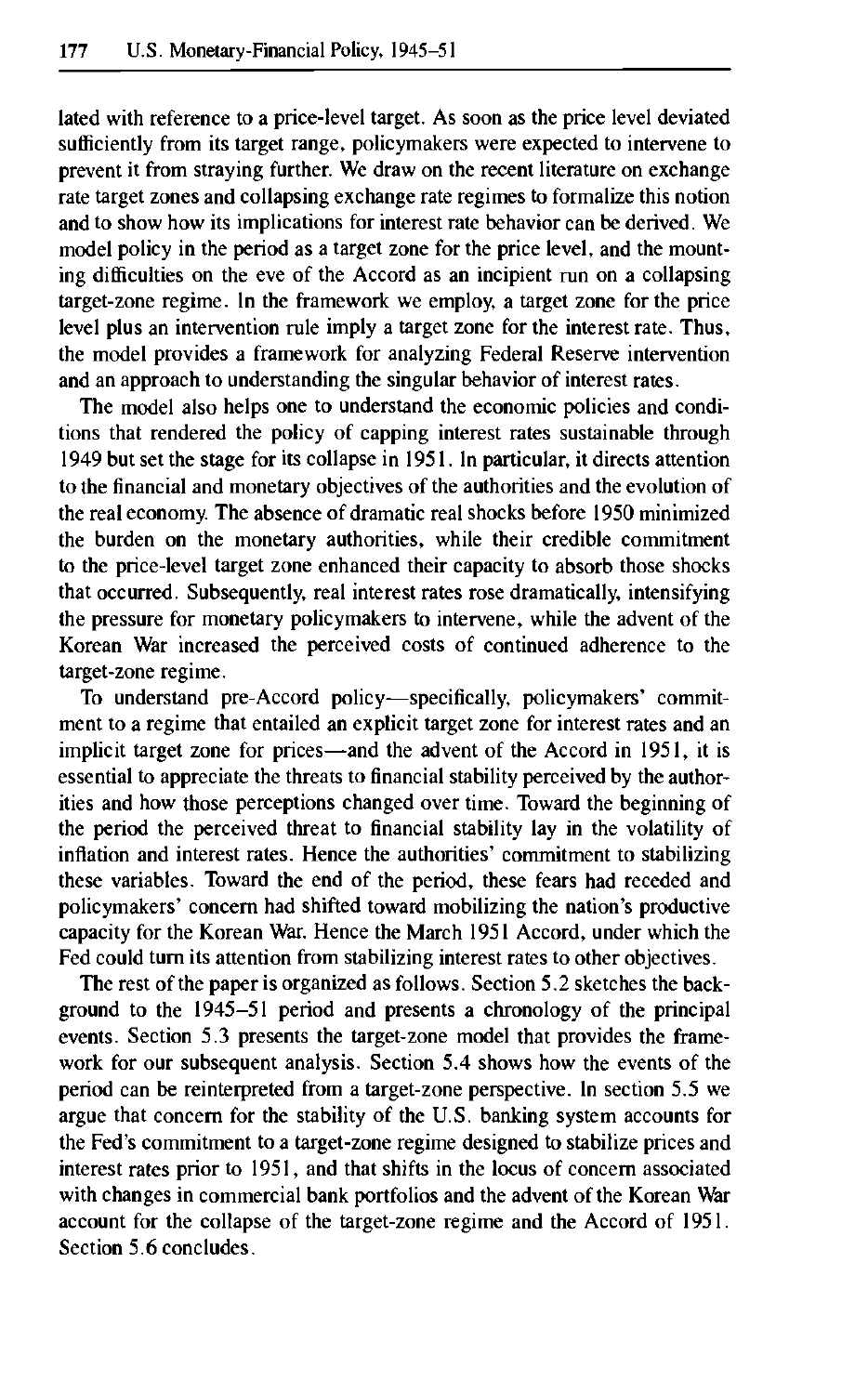#### **5.2 A Chronology of Events**

In this section we sketch the background to postwar monetary policy in the United States and present a chronology of events affecting its formulation. This sketch provides the reader unfamiliar with the episode an overview of events. It also serves to indicate how the events of the period are characterized in the existing literature. In section 5.4 we present a rather different perspective and contrast it with the conventional interpretation given here.

This summary is also intended to bring out a limitation of existing accounts, namely their emphasis on the role of fortuitous events in sustaining the Fed and Treasury's low interest rate policy. The 1948-49 recession, for instance, is portrayed as a fortuitous event relieving inflationary pressure and demolishing inflationary expectations. There is remarkably little discussion of the underlying economic environment or policy regime that rendered the low interest rate policy viable. It is precisely such discussion that, in subsequent sections of the paper, we seek to add to the existing literature.

### 5.2.1 Precursors of Wartime Policy

The origins of pre-Accord monetary policy in the United States are conventionally traced to World War II. The low interest rate regime is portrayed as a logical extension of wartime debt-management policies. In fact, the origins of U.S. policy in the period 1945-50 go back further, specifically to the monetary policies and problems of the 1930s.

For the Fed to pursue a policy of stabilizing bond prices, it had to have the capacity to intervene in securities markets. That capacity was enhanced by the passage of the Glass-Steagall Act of 1932 (not the 1933 Banking Act of the same name). Glass-Steagall permitted the Federal Reserve System to count government bonds among the eligible securities required as backing for 60 per cent of Federal Reserve notes. This permitted the Federal Reserve to hold directly a much larger quantity of Treasury securities than had been possible before.

Two developments in the 1930s that encouraged the Fed to intervene to stabilize securities prices were rising interest rates and the problem of excess reserves. Both continued to mold the conduct of monetary policy in the 1940s.

Economic recovery after 1933 placed gentle upward pressure on interest rates. Investors began to anticipate inflation. In early 1935, Treasury officials, concerned that rising interest rates might prevent them from attaining their debt-management objectives, inquired whether the Fed might intervene to stabilize bond prices before the Treasury engaged in its March financing operation. System officials resisted pressure to peg government bond prices but acceded to requests that they at least help to dampen fluctuations in the market. In the spring of 1935, to moderate the rise in interest rates, the Fed, for one of the first times in its history, purchased long-term government bonds.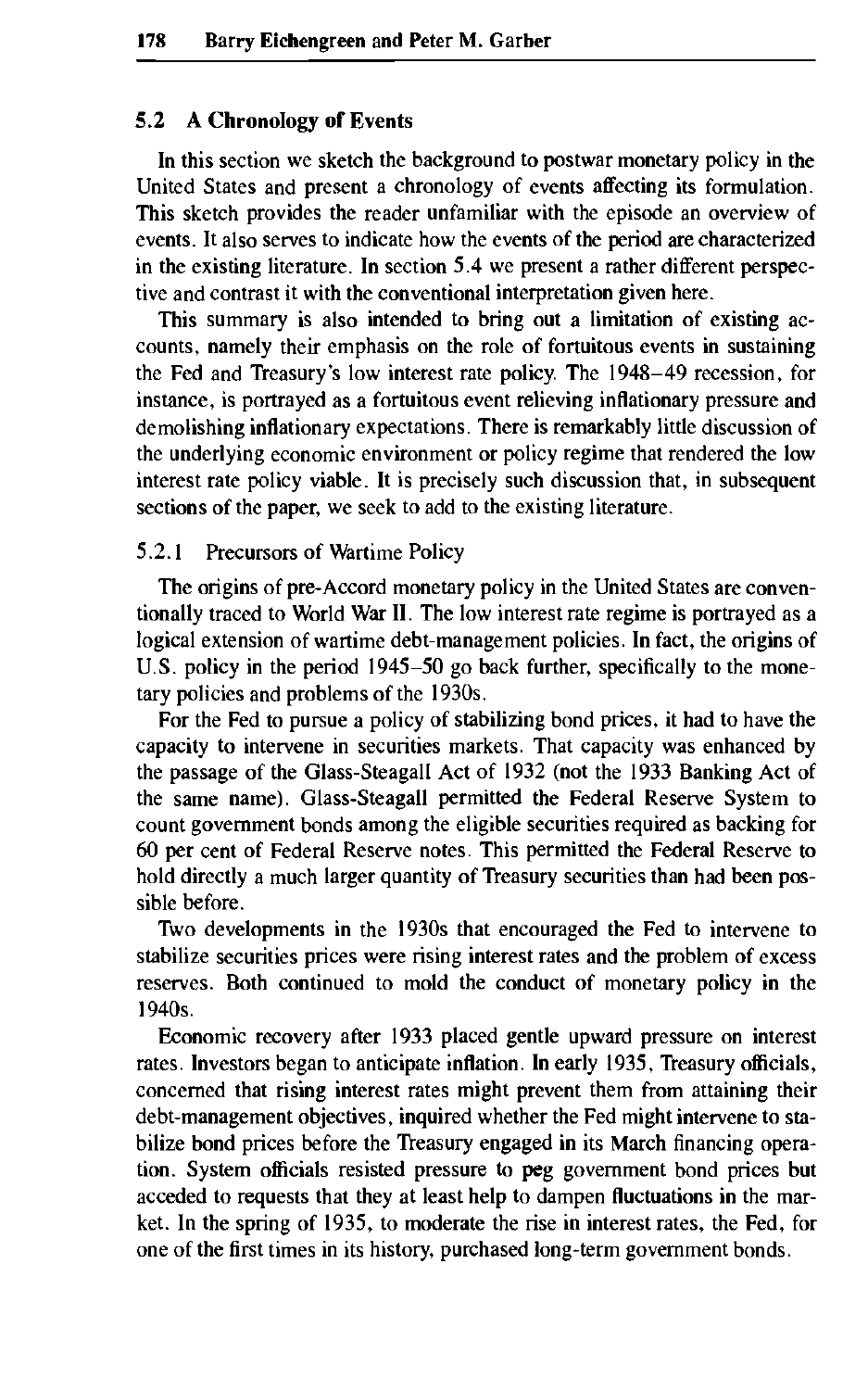If the Treasury was worried about debt management, the Fed was preoccupied by excess reserves. By late 1933 these had reached \$800 million, or more than 40 percent of required reserves. By the end of 1935 they had soared to more than \$3 billion, or 115 per cent of required reserves.

The Federal Open Market Committee's (FOMC) concern was that the growth of excess reserves weakened monetary control. Because few member banks had occasion to borrow from the Fed, an increase in reserve bank discount rates would be incapable of reining in inflationary pressure. At the end of 1935, System holdings of securities were only about \$2.5 billion. Even if the FOMC sold off the System's entire portfolio, it could not mop up the banks' excess reserves. This concem led ultimately to three controversial increases in reserve requirements in August of 1936, and March and May of 1937.

These increases were not universally supported. Though mopping up excess reserves might enhance monetary control, the higher interest rates it produced might prompt a recession. To acquire reserves, banks would liquidate a portion of their bond portfolios, and the consequent rise in long-term interest rates might abort the recovery. If the fall in bond prices was sufficiently severe, the solvency of banks which had invested heavily in bonds might be threatened.<sup>2</sup>

Hence on 4 April 1937 the FOMC agreed to purchase \$25 million of govemment securities in the coming week as "may be necessary with a view to preserving an orderly market."<sup>3</sup> Interest rates rose, and the Fed continued purchasing long-term government bonds. In pursuit of this "flexible portfolio policy," it acquired \$200 million of long-term bonds in exchange for \$150 million of short-term bills and notes and \$50 million of cash.<sup>4</sup>

To some, such as George Harrison, president of the Federal Reserve Bank of New York, open market purchases were counterproductive. The object of increased reserve requirements was to reduce excess reserves; bond purchases, by replenishing reserves, defeated the purpose. Harrison favored no open market intervention to limit the fall in bond prices. Others, notably Marriner Eccles, chairman of the FOMC, favored large-scale bond purchases to "stabilize the market."<sup>5</sup> The policy adopted was a compromise between the two positions (Friedman and Schwartz 1963, 527). Long-term interest rates were allowed to rise, but only moderately. Excess reserves were allowed to fall, but only moderately.

Long-term rates rose from 2½ to 2¾ per cent before peaking in April 1937. Excess reserves were reduced, temporarily, to less than half of System holdings of government securities. The policy continued into 1939, although it was not necessary for the Fed to conduct purchases on a significant scale.

The importance of the flexible portfolio policy lay in the Fed's acknowledgment of responsibility for what it came to refer to as "orderly conditions in the government securities market." The phrase became commonplace in the resolutions of the FOMC starting in the spring of 1938. In effect, the Fed had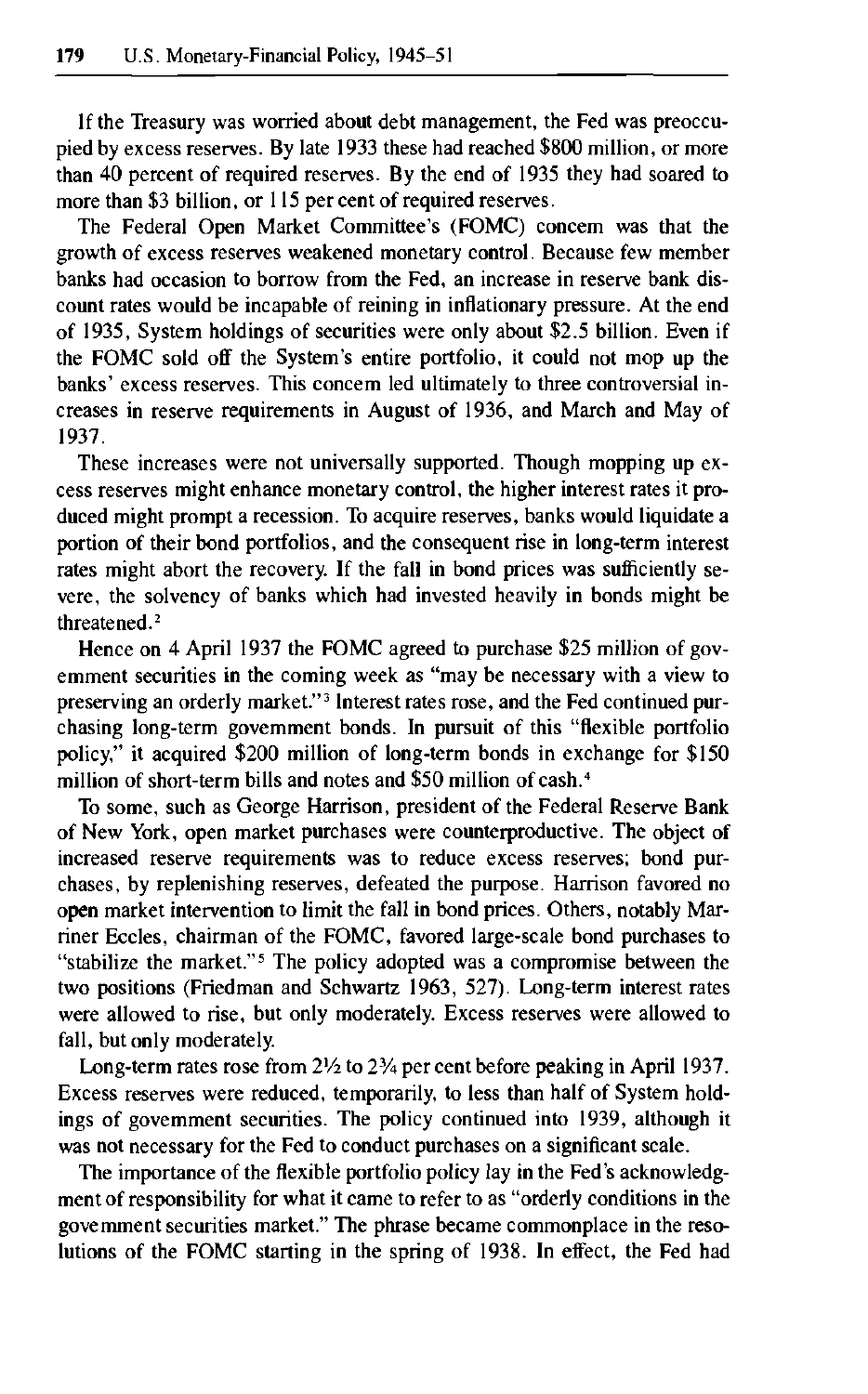assumed responsibility for preventing changes in bond prices that might endanger financial and economic stability. In addition, as a result of this experience, changes in reserve requirements had become one of the leading instruments of monetary control. They would be relied upon heavily in the 1940s.

#### 5.2.2 Wartime Changes

In September 1938 a conference of presidents of Federal Reserve banks met to consider options for wartime policy. By 1939 a consensus had emerged that steps should be taken to stabilize the government securities market. There was a desire to avoid a problem that had plagued European finance during World War I—continually rising rates that induced investors to defer purchases of government securities in anticipation of still higher yields. In April and June the FOMC was authorized to buy government securities to prevent their prices from falling.

Following the outbreak of war in Europe on 1 September 1939, the System purchased \$500 million of bonds in the open market.<sup>6</sup> No additional support by the Federal Reserve System was required, however. The outbreak of hostilities in Europe was not accompanied by a financial crisis comparable to the worldwide collapse of securities markets in 1914. The Munich crisis in 1938 provoked more of a security price decline in New York and London than did the outbreak of fighting in 1939. The advent of war came as no surprise. The autarchical policies of the 1930s were ideal precautions against the financial interconnections among belligerants that would have created a financial crisis.

The gross public debt of the United States increased by 33 per cent between 30 June 1939 and 30 November 1941 (Murphy 1950, 30). But the only instance in this period, other than September 1939, when the Fed was forced to purchase Treasury bonds was the spring of 1940, following the invasion of Norway, Denmark, and the Low Countries. Compared to European securities, U.S. Treasury bonds were regarded as safe and attractive assets. The trade balance moved into strong surplus and gold surged toward the United States, augmenting the liquidity of the market. Pearl Harbor, which augered budget deficits and inflation, transformed this situation. Securities prices fell, impelling the Fed to purchase \$50 million of bonds and \$10 million of bills. Within two weeks of the Japanese attack, Treasury and Federal Reserve officials had agreed to stabilize interest rates.

Though the Fed, compared to the Treasury, preferred higher interest rates, neither agency disputed the desirability of stabilization. Following negotiations, the Fed agreed in March 1942 to support Treasury bill prices once shortterm rates reached <sup>3</sup>/s per cent. Reserve banks were ordered by the FOMC to purchase all Treasury bills offered them at this price.<sup>7</sup> No such formal instruction was issued regarding Treasury bonds, but it was understood that long rates would not be permitted to rise above 21/2 per cent.<sup>8</sup> Wage and price controls were relied on to prevent the ready availability of credit from generating undue inflation.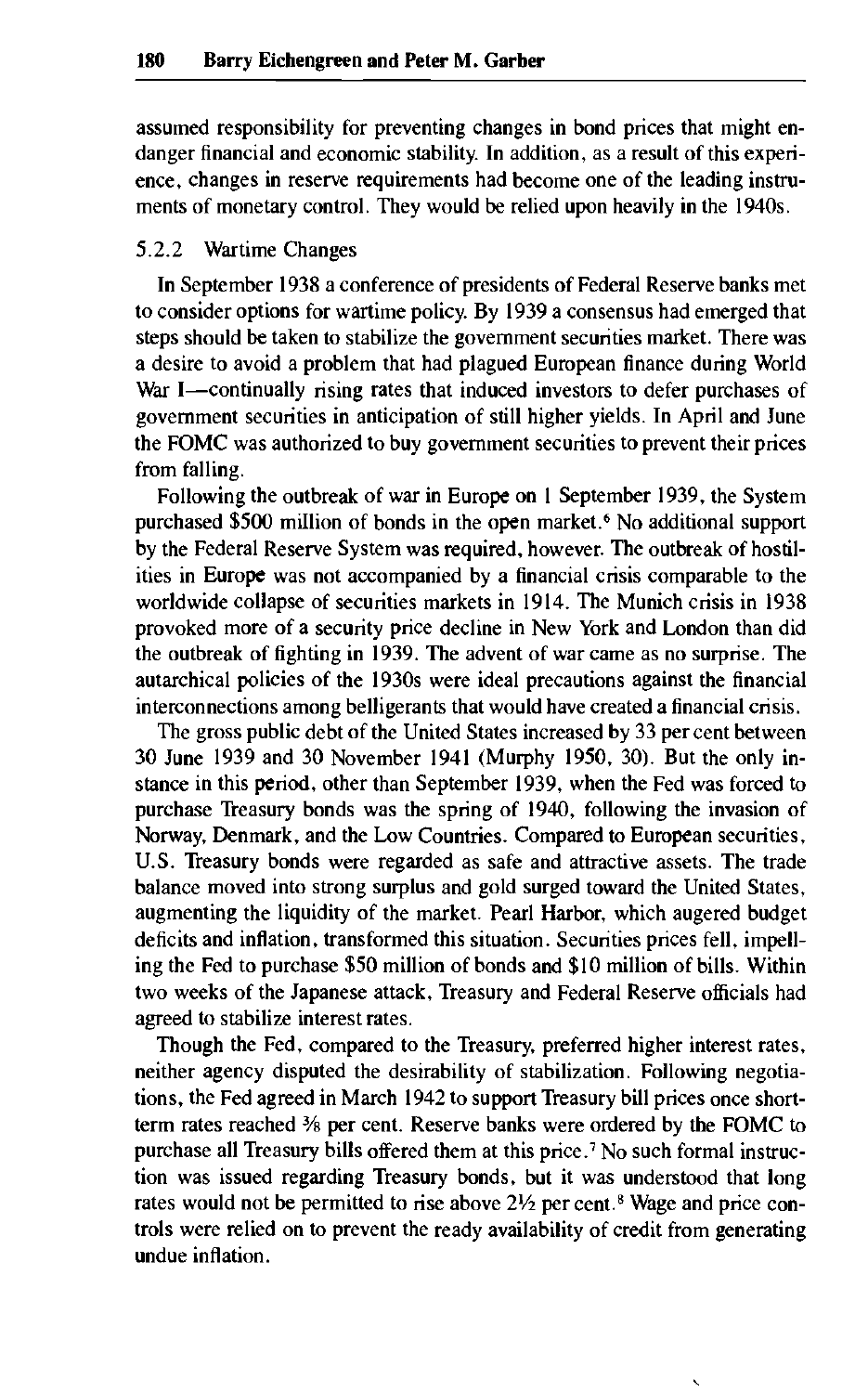A 2-percentage-point differential between short and long rates was almost exactly the differential established previously by the market. Treasury officials regarded it as a necessary premium to induce investors to hold long-term bonds. Pegging short rates at less than  $\frac{1}{2}$  per cent was essential, in their view, to prevent long rates from rising above  $2\frac{1}{2}$  per cent. What they neglected was the effect of intervention on portfolio preferences. As soon as the Fed's policy was regarded as credible and interest-rate risk vanished, investors came to regard Treasury bills and bonds as virtually perfect substitutes. Investors sold bills for higher yielding bonds, forcing the Fed to do the converse (as indicated by figs. 5.3 and 5.4). By the end of the war, the Federal Reserve System held virtually the entire supply of Treasury bills. Prior to the end of 1947, it held negligible amounts of bonds, though bond yields remained at their ceiling from 1942 until the beginning of 1945.

#### 5.2.3 1945-1947: Inflation

The cap on long-term interest rates did not bind immediately after the war. Massive bond issues might have exhausted the Fed's willingness or ability to peg long-term rates. But with the end of fighting, fresh sales of government securities were almost immediately limited to funding operations. The Victory Loan issued in December 1945 virtually ended Treasury borrowing. The federal budget was balanced in 1946 and in strong surplus in 1947-48. With



**Fig. 5.3 Federal Reserve T-bill holdings**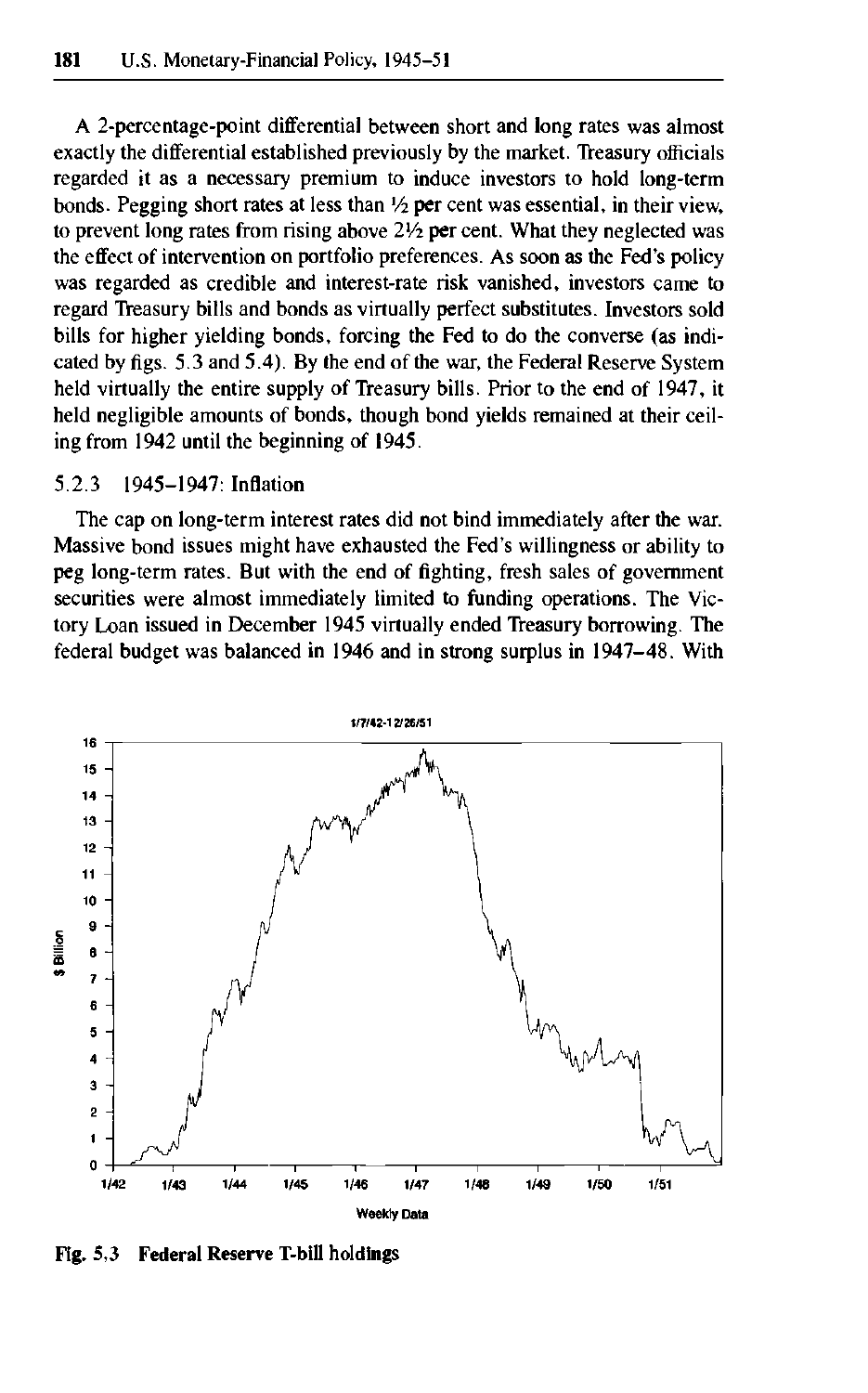

**Fig. 5.4 Federal Reserve bond holdings**



**Fig. 5.5 Total Federal Reserve security holdings**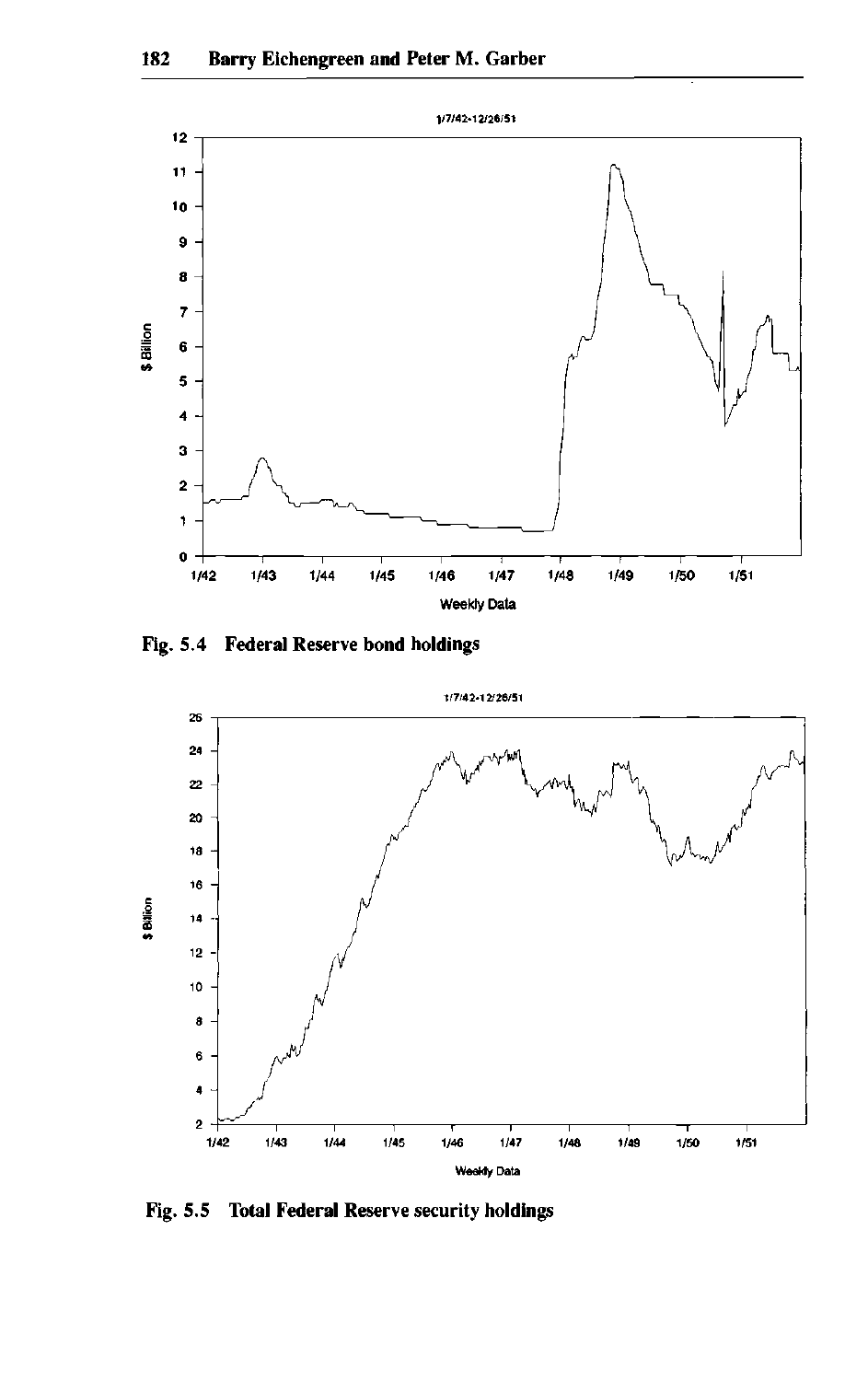the danger of capital losses removed, the two-point yield differential between short- and long-term bonds rendered the latter increasingly attractive. At the end of 1945 the yield on long-term government bonds was slightly more than 2.3 per cent. By the following April it had fallen to less than 2.1 per cent.

Starting in July 1946, the price level began to rise. The end of price control, in conjunction with European demands for American exports, pushed up U.S. wholesale prices by 25 per cent over the succeeding twelve months. In July of 1947, concern over inflation led the Fed, with the concurrence of the Treasury, to abolish the buying rate for Treasury bills. Bowing to Treasury pressure, it continued to support the rate on 9- to 12-month certificates at slightly more than  $\frac{3}{4}$  per cent and bond yields at  $2\frac{1}{2}$  per cent. Later in the year, it gradually increased its buying rate for certificates to 1 per cent. Bill rates fluctuated below this level. (Fig. 5.1 plots these rate movements.)

Inflation moderated temporarily, stimulating the demand for government securities. It was mainly the demand for Treasury bills that rose. The gap between bond and bill rates was narrower than two years before, since the Fed no longer supported Treasury bill prices. In addition, since May the Treasury had sold \$1.8 billion of bonds from its investment accounts. Treasury bond yields rose from 2.24 per cent in September to 2.39 per cent in December. The Fed was forced to intervene with \$2 billion of bond purchases in November and December to limit the rise in yields (Chandler 1949, 12). It purchased an additional \$3 billion of bonds in the first quarter of 1948. But the demand for Treasury bills was sufficiently strong that the Fed was able to reduce its overall portfolio of Treasury securities by \$1 billion over the period (see figs. 5.3-5.5) (Friedman and Schwartz 1963, 580).

By the second quarter of 1948, inflation had again become the dominant fear. The Fed was forced to purchase bonds with cash. System holdings of Treasury securities (the sum of bonds, bills, and certificates) began to rise. The Treasury resisted any measure to increase short-term rates. Only in August 1948 did it finally accede to an increase in the 12-month rate to 11/<sub>4</sub> per cent.

#### 5.2.4 1948-1949: Deflation

Increasingly, price stability and the prevailing level of interest rates seemed at odds. Reserve requirements were raised in February and June to the legal maximum of 24 per cent. In August a special session of Congress called by President Truman to consider anti-inflation legislation passed a bill authorizing further increases in reserve requirements. The September increase in reserve requirements to 26 per cent led the banks to sell \$2 billion of government bonds, which the Fed purchased, increasing the supply of high-powered money commensurately (Friedman and Schwartz 1963, 604-5).

The 1948-49 recession brought a fortuitous respite. Wholesale prices stopped rising in August 1948. Industrial production stopped rising in No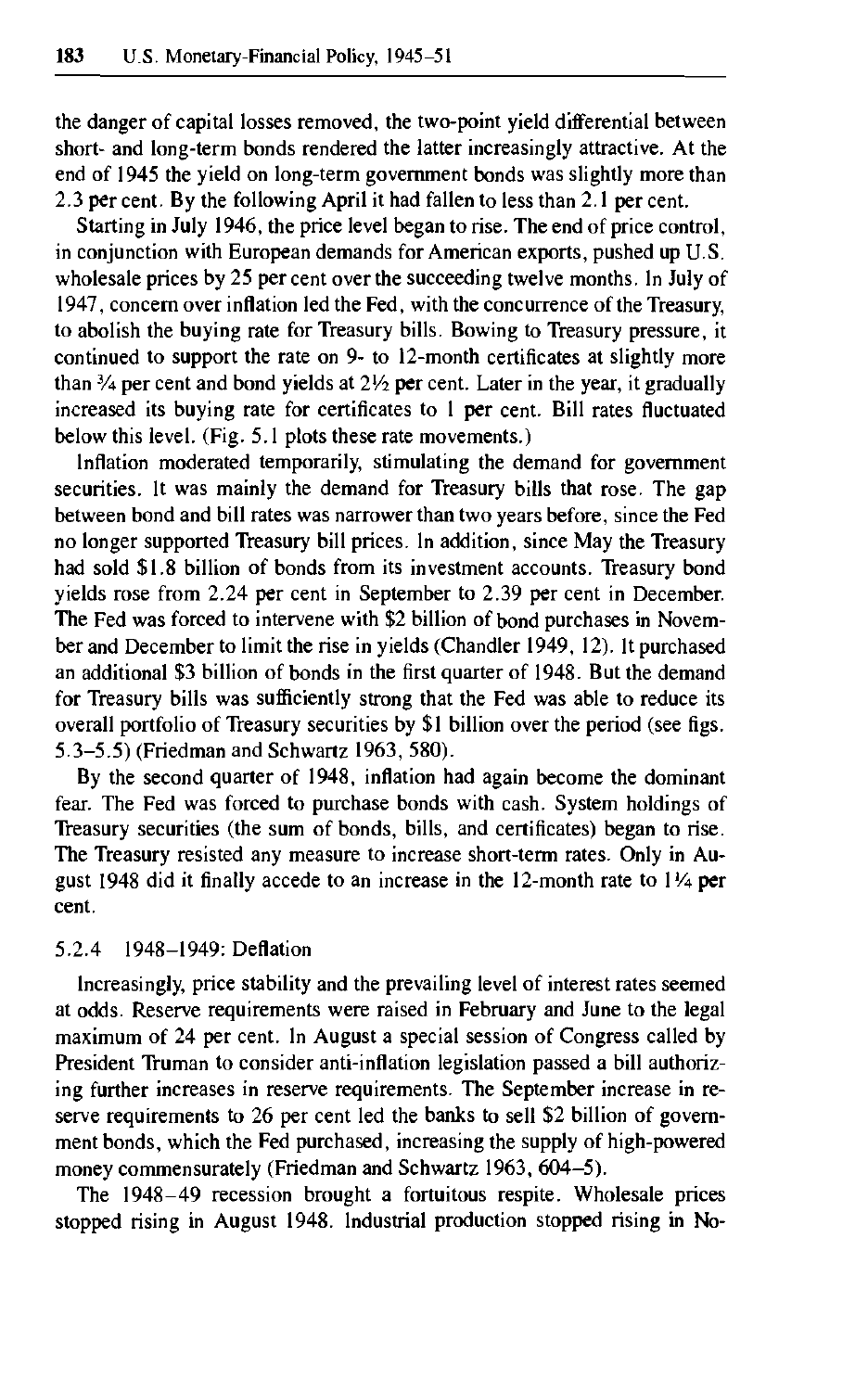vember. As the demand for commercial and mortgage loans softened, banks and insurance companies once again began to purchase Treasury bonds.

Monetary policymakers' dissatisfaction with interest-rate pegging was compounded by the perceived need to sell government bonds during the recession. The Fed had never formally committed itself to prevent interest rates from falling. Nonetheless, the System sold \$3 billion of bonds in the first half of 1949, the majority in exchange for cash. The action was widely criticized for aggravating the recession.

This unsatisfactory experience led the Fed to affirm that its primary commitment was to price and income stability, not to the stability of interest rates. Thus, in the *Federal Reserve Bulletin* for July 1949, the FOMC announced its intention "to direct purchases, sales and exchange of Government securities by the Federal Reserve Banks with primary regard to the general business and credit situation" (776). The question was whether the Treasury would go along. This question acquired new urgency once industrial production began to recover in July 1949.

#### 5.2.5 1950-1951: Inflation

Consumer prices resumed their rise in the second quarter of 1950. Longterm bond yields anticipated the trend, bottoming out at the end of 1949. The resurgence of inflationary pressure had an immediate impact on Federal Reserve operations. In the second quarter of 1950, Federal Reserve holdings of U.S. Treasury securities began to rise steadily. By June, fighting in Korea was underway. With market interest rates rising, System purchases of Treasury securities continued at an accelerating pace. The Federal Reserve Board and the FOMC continued to mouth their commitment to the maintenance of orderly conditions in the government securities market but also reaffirmed the priority attached to curbing inflation.<sup>9</sup> In private they pressed the Treasury for higher interest rates. Treasury Secretary John W. Snyder resisted; the Treasury's autumn refunding loan was issued at 1*<sup>l</sup>A* per cent. The Federal Reserve System was forced to purchase the majority of it.

By this time the public had grown concerned over inflation. Congressional criticism of Treasury policy had become increasingly common. The Douglas Committee, which reported in January 1950, criticized the Treasury's insistence on pegging interest rates.<sup>10</sup> In February, Senator Paul H. Douglas made a famous speech critical of the Treasury. The specter of an inflationary crisis prompted a series of staff-level conferences between the Treasury and the Fed. On the last day of February, Secretary Snyder gave in. The Accord between the two organizations was couched in general terms: "The Treasury and the Federal Reserve system have reached full accord with respect to debtmanagement and monetary policies to be pursued in furthering their common purpose to assure the successful financing of the Government's requirements and, at the same time, to minimize monetization of the public debt."<sup>11</sup>

The exact provisions of the agreement between the Federal Reserve Board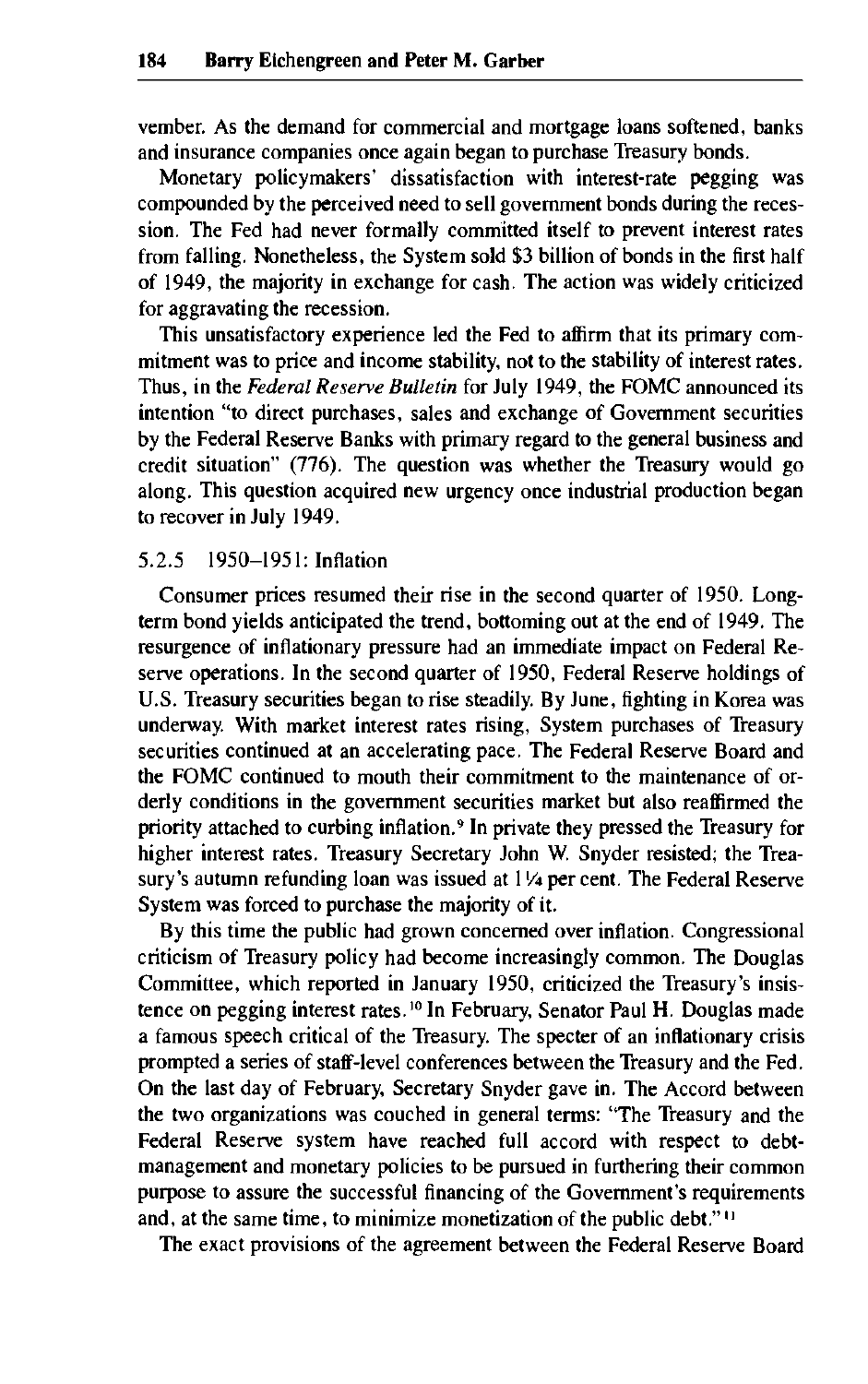and the Treasury were never published. Its essence limited the Fed's commitment to support the 21/2 per cent Treasury bonds to \$400 million. Other government bond prices fell immediately. By March 13 the funds to support the 2 1 /2's were exhausted, and for the first time their prices were permitted to fall below par. By the end of the year their yield had risen to *2<sup>3</sup>A* per cent.

#### 5.2.6 Recapitulation

This review of events as they are portrayed in the literature brings out several important points. First, concern over the stability of the banking system figured in the Federal Reserve System's decision to intervene in the bond market at various junctures in the 1930s; this experience laid the groundwork for similar intervention in the 1940s. Second, changes in reserve requirements emerged as one of the principal instruments of monetary control in the 1930s; once again, as a result of this experience the instrument was relied upon heavily in the 1940s. Third, and most importantly from our perspective, the existing literature does not provide a systematic analysis of the policy regime that rendered the Fed's program of bond-market intervention sustainable; it is unclear why investors willingly held Treasury securities at such low interest rates in the 1940s or why this willingness apparently evaporated at the decade's end.

#### 5.3 The Analytical Framework

One way to appreciate the problem this poses for analysis is in terms of the implications of conventional models of interest-rate pegging. Assume that the Fed simply commits to pegging nominal rates at a certain level. Assume next that the rate demanded by investors rises relative to the rate maintained by the Fed. Since bonds are yielding less than the required rate, investors begin to sell them off. The Fed is forced to purchase them for cash. The increase in money supply fuels inflation which places additional upward pressure on nominal interest rates, leading to more bond sales, more monetary expansion, and an explosive inflationary spiral. Analogously, if market rates fall relative to the interest-rate peg, investors purchase bonds from the Fed. This reduces the money supply, creates expectations of deflation, lowers nominal rates, and provokes additional bond purchases, in an implosive spiral. Again, there is nothing to stabilize the financial system until the authorities have sold off their entire bond portfolio and abandoned their interest-rate pegging policy.

The conventional framework suggests that an interest-rate pegging policy will be highly unstable, not remarkably stable, as was the case from 1946 to 1950. Clearly, an alternative framework is required. The framework we propose builds on a previous analysis of the period by Friedman and Schwartz (1963). When describing the Treasury-Fed bond-price support program of 1945-51, Friedman and Schwartz asked why the public did not attack the scheme in 1947-48, when inflation was relatively high, by reducing its holdings of liquid balances, but did attack in similar circumstances in 1951. They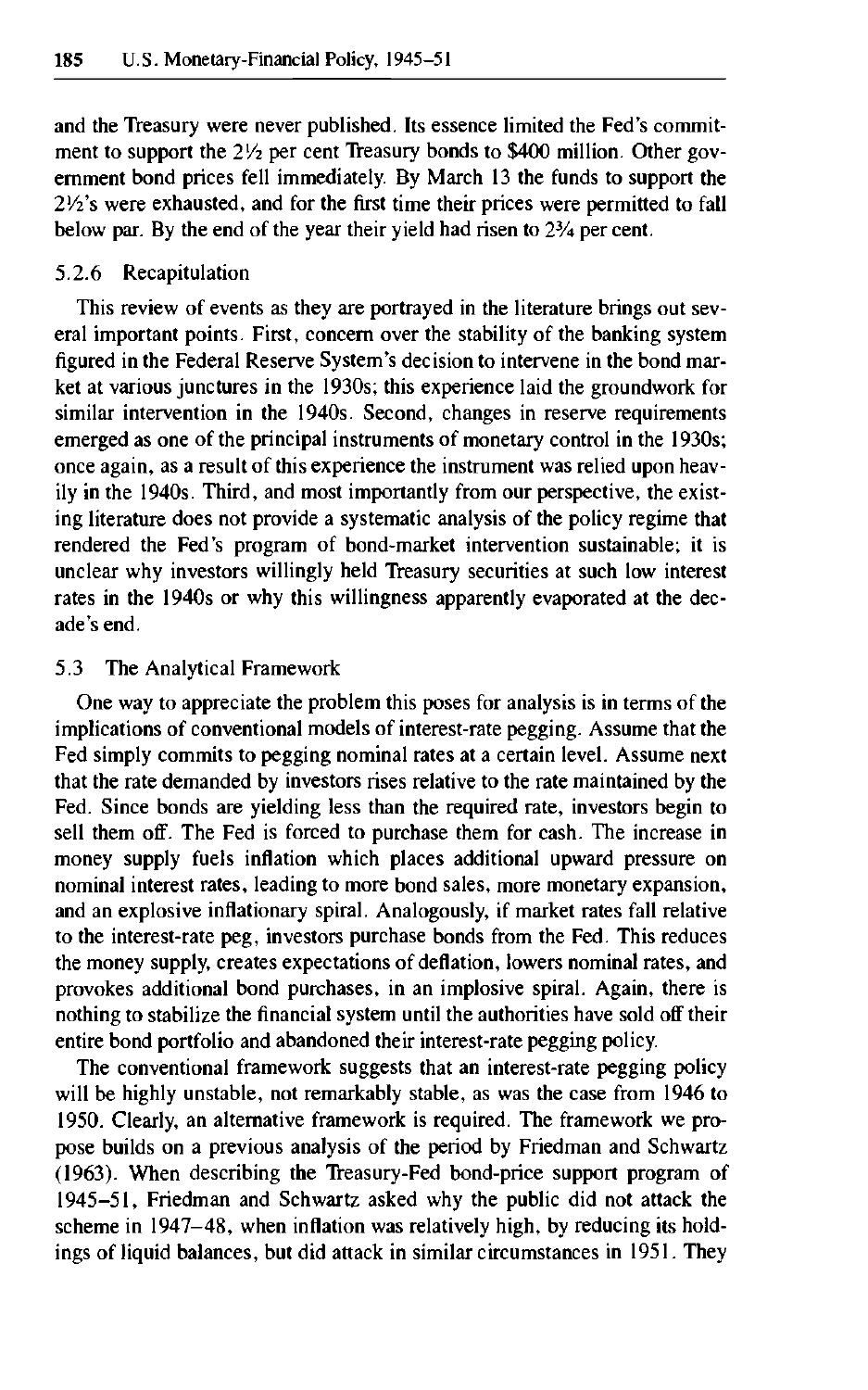emphasized price expectations as the crucial factor supporting the Fed's ability to maintain the program.

That factor was a continued fear of a major contraction and a continued belief that prices were destined to fall. A rise in prices can have diametrically opposite effects on desired money balances depending on its effect on expectations. If it is interpreted as a harbinger of further rises, it raises the anticipated cost of holding money and leads people to desire lower balances relative to income than they otherwise would. In our view, that was the effect of price rises in 1950. .. . On the other hand, if a rise in prices is interpreted as a temporary rise due to be reversed, as a harbinger of a likely subsequent decline, it lowers the anticipated cost of holding money and leads people to desire higher balances relative to income than they otherwise would. In our view, that was the effect of price rises in 1946 to 1948. . . .

Despite the extent to which the public and government were exercised about inflation, the public acted from 1946 to 1948 as if it expected deflation. There is no real conflict. The major source of concern about inflation at that time was not the evils of inflation per se . . . but the widespread belief that what goes up must come down and that the higher the price rise now the larger the subsequent price fall. In our view, this fear or expectation of subsequent contraction and price decline reconciled the public to only a mild reduction in its liquid asset holdings relative to its income and induced it to hold larger real money balances than it otherwise would have been willing to. In this way, it made the postwar rise more moderate. (1963, 583-84)

We can formalize Friedman and Schwartz's account by applying recent research from the exchange rate target-zone literature.<sup>12</sup> A simple amendment to these models converts them into a model of a price-level target zone. Thus, we interpret Friedman and Schwartz's description of the situation in 1948 in terms of an implicit target-zone model.

Imagine that forces in the economy placed upward pressure on the price level. Below the upper bound of the target zone, prices would be allowed to rise. But once the upper bound of the zone was reached, a change in either underlying real variables or policy would reverse the movement in prices. We focus on the case in which reaching the upper bound triggers intervention by the Fed. Given this policy regime, it was rational to anticipate deflation in the midst of rapid inflation. Similarly, there might be a lower bound on the price level which would prompt intervention as it was approached. This regime decouples inflation from inflationary expectations and nominal interest rates, reconciling a volatile inflation rate with stable bond yields.

#### 5.3.1 The Basic Framework

This target-zone interpretation can be formalized using a straightforward monetary model of the price level. We take real variables as exogenous and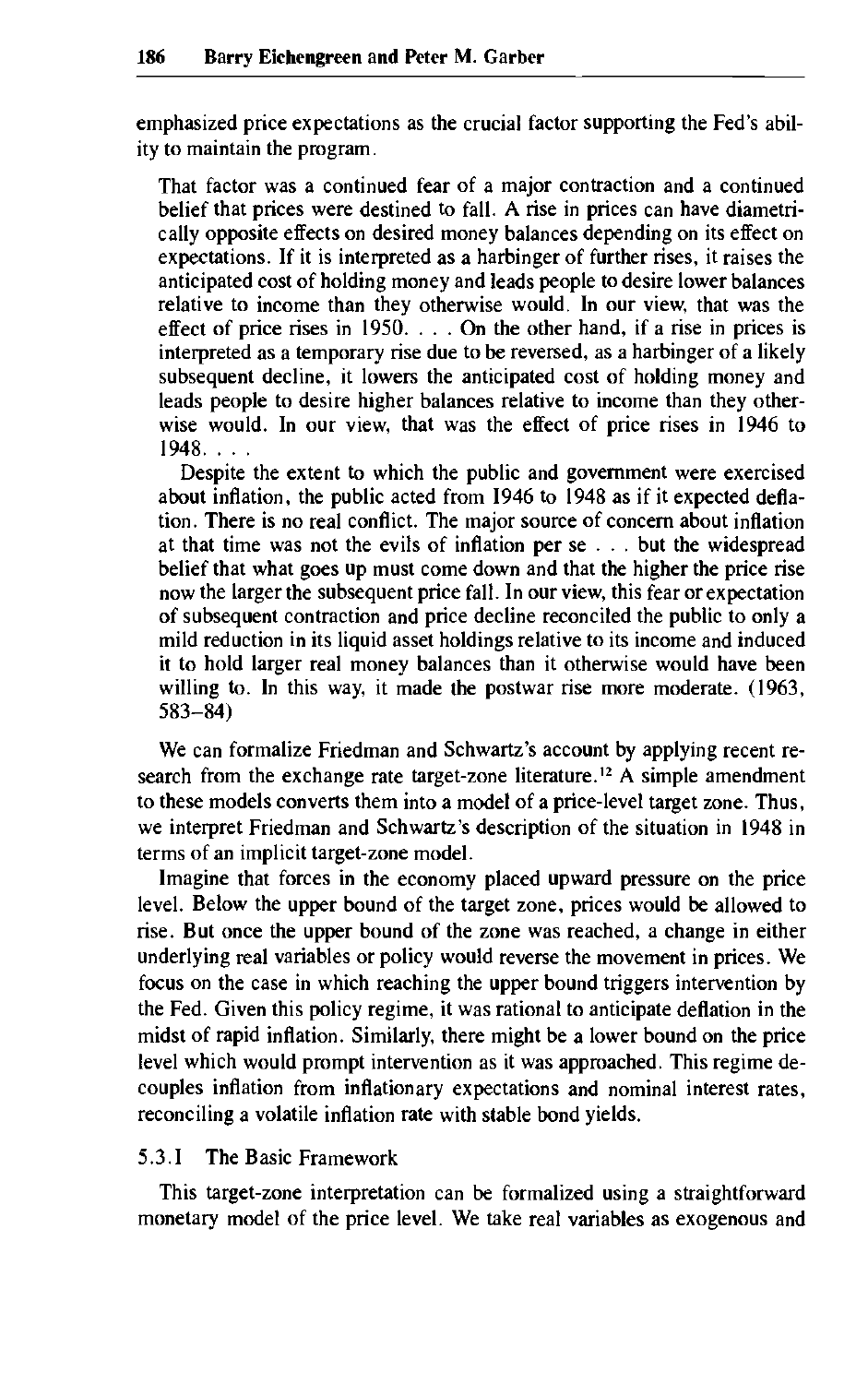concentrate on the relation between money and prices.<sup>13</sup> The central relationship is the standard money equilibrium equation:

$$
m - p = ay - b(r + Edp/dt)
$$

or

$$
p = k + bEdp/dt
$$

where  $k = m - ay + br$ .

The variables *m, p,* and *y* represent the logarithms of the money stock, the price level, and real income, respectively; *r* is the real interest rate; *Edpldt* is the expected *change inp; a* and *b* are parameters.

The problem is to determine the price level. Since real income and the real interest rate are determined in the real economy alone and the money supply is determined by policy,  $k$  is a forcing variable. The variable  $k$  may be controlled by intervention either at the boundaries or, more generally, inside the boundaries of the target zone whose upper bound is *p"* and whose lower bound is  $p<sup>i</sup>$ . In general, while the price level remains inside the target zone, the variables *m, y,* and *r* can evolve randomly with no control exerted over the price level. Once *k* reaches some critical value, however, it is controlled through monetary intervention. At this moment, changes in the money supply are directed at maintaining the price-level zone.

We assume for simplicity that only the real interest rate *r* drives *k* inside the boundary, and that r is a Brownian motion process with no drift.<sup>14</sup> Formally,

*dr* = *sdz*

where z is a Brownian motion process and s is the standard deviation of dr.

This scenario is exactly that developed in Krugman's (1989) study of the collapse of an exchange-rate target zone defended with a limited amount of reserves. The process of collapse, which we study below, is also the same as in Krugman.

If  $p$  rises toward its maximum  $p^u$  because the real interest rate rises, an intervention involving a decline in the money supply will occur. The decline might be infinitesimal, aimed at offsetting infinitesimal increases in *r.* Alternatively, the decline in money supply may be discrete and large. If the price level tends to its minimum value  $p<sup>i</sup>$  because the real interest rate is falling, the intervention would entail an increase in money supply.

Given these assumptions, it is standard to write the solution for the price level as a nonlinear function of the forcing variable *r.* Since a large literature now exists which presents this solution, we do not develop it here. We simply depict it in figure 5.6. The figure applies to a broad range of intervention policies. For a given money supply, curve 1 represents the price level as a function of *r,* and *r* is permitted to reach an upper bound r" before intervention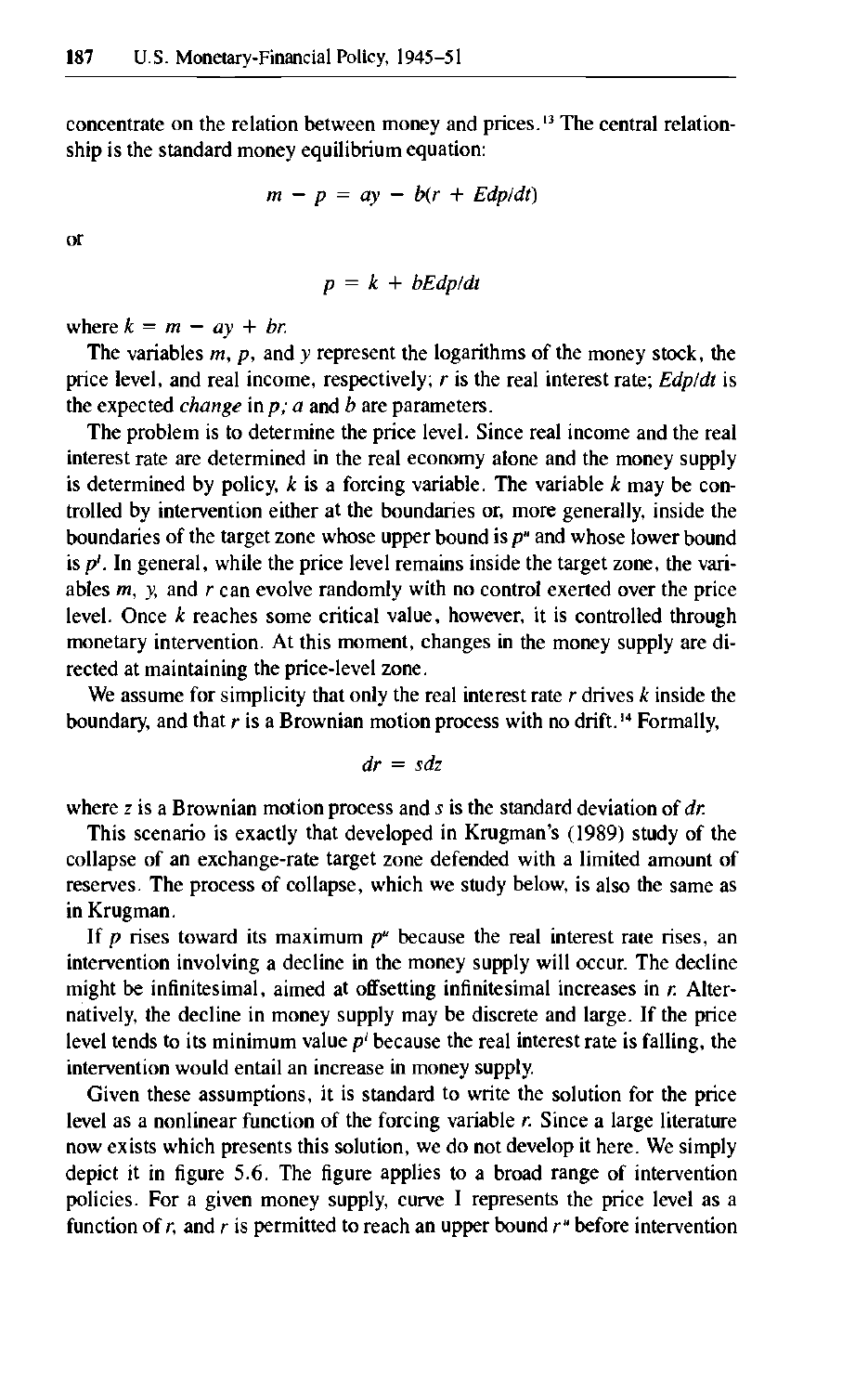

**Fig. 5.6 Price-level zone**

aimed at maintaining the zone occurs. Thus, as *r* rises, the price level rises and then falls before intervention occurs. Intervention in this case involves reducing the money supply discretely. Since this is a credible policy, intervention comes as no surprise; there is no jump in the price level at the moment it occurs. Since  $r$  is exogenous, it does not change from  $r^*$  as a result of the intervention. The monetary contraction has the effect of shifting the pricelevel function rightward from the curve labelled 1 to the curve labelled 2. The shift occurs by an amount which maintains price-level continuity when the new solution is evaluated at r". If *r* again moves up to *r"',* then another contractionary intervention occurs and the process repeats.

Alternatively, the intervention may be infinitesimal. Such an intervention can be depicted in figure 5.6 by setting *r"* equal to *r max ,* the argument at which the price-level function represented by curve 1 is flat. Repeated infinitesimal interventions then slide the solution curve continuously rightward in the zone.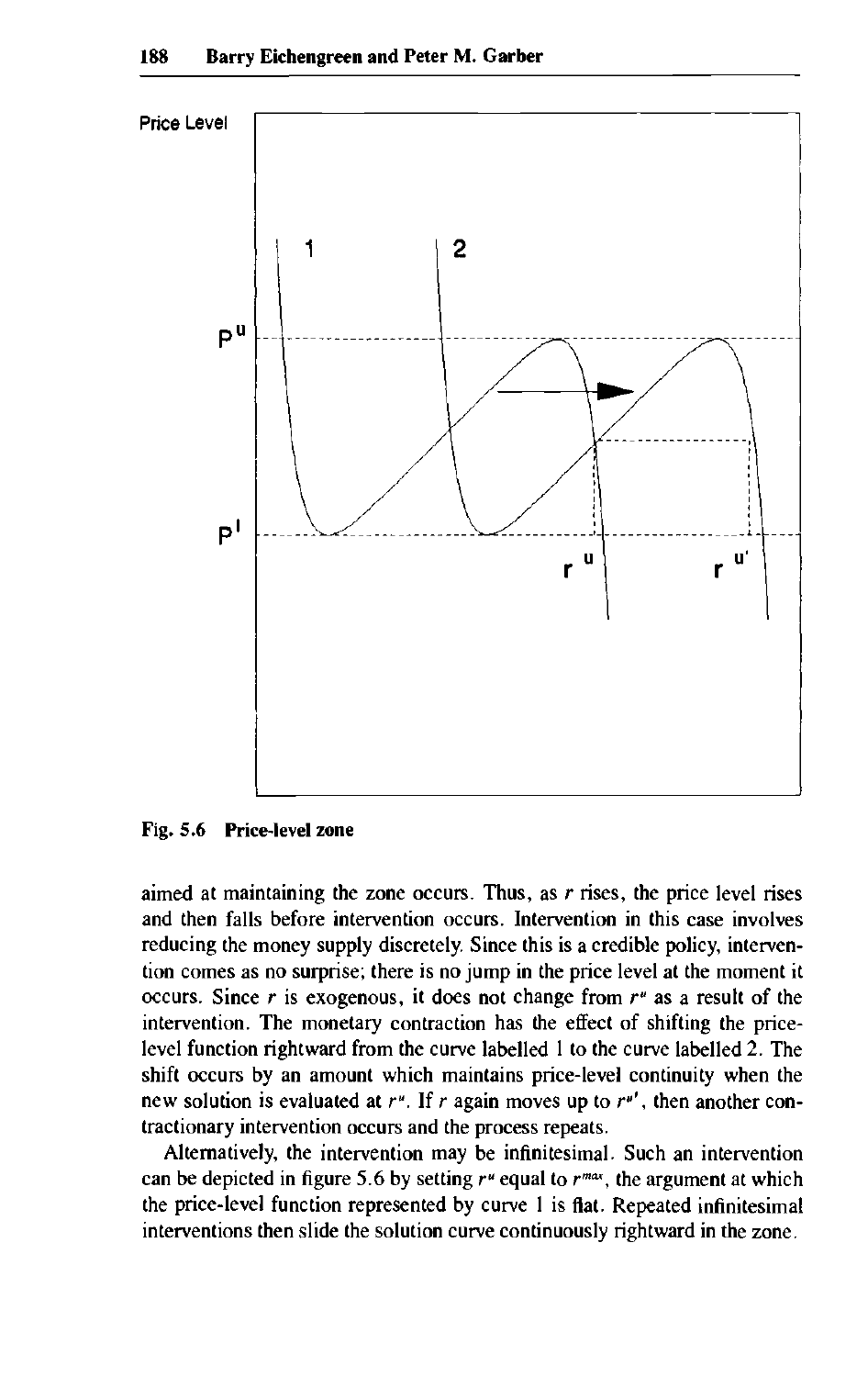#### 5.3.2 A Range on Nominal Interest Rates

As developed so far, the size of the intervention is arbitrary. Associated with any specified zone on the price level, however, is a range of nominal interest rates that depends on the size of interventions. If an additional limit is placed on the range of the instantaneous interest rate, the intervention rule becomes unique.

The expected inflation rate can be depicted in figure 5.7 as a function of *r.* The expected inflation rate associated with the price-level zone is a monoton-



Fig. 5.7 Nominal interest rates and expected inflation rates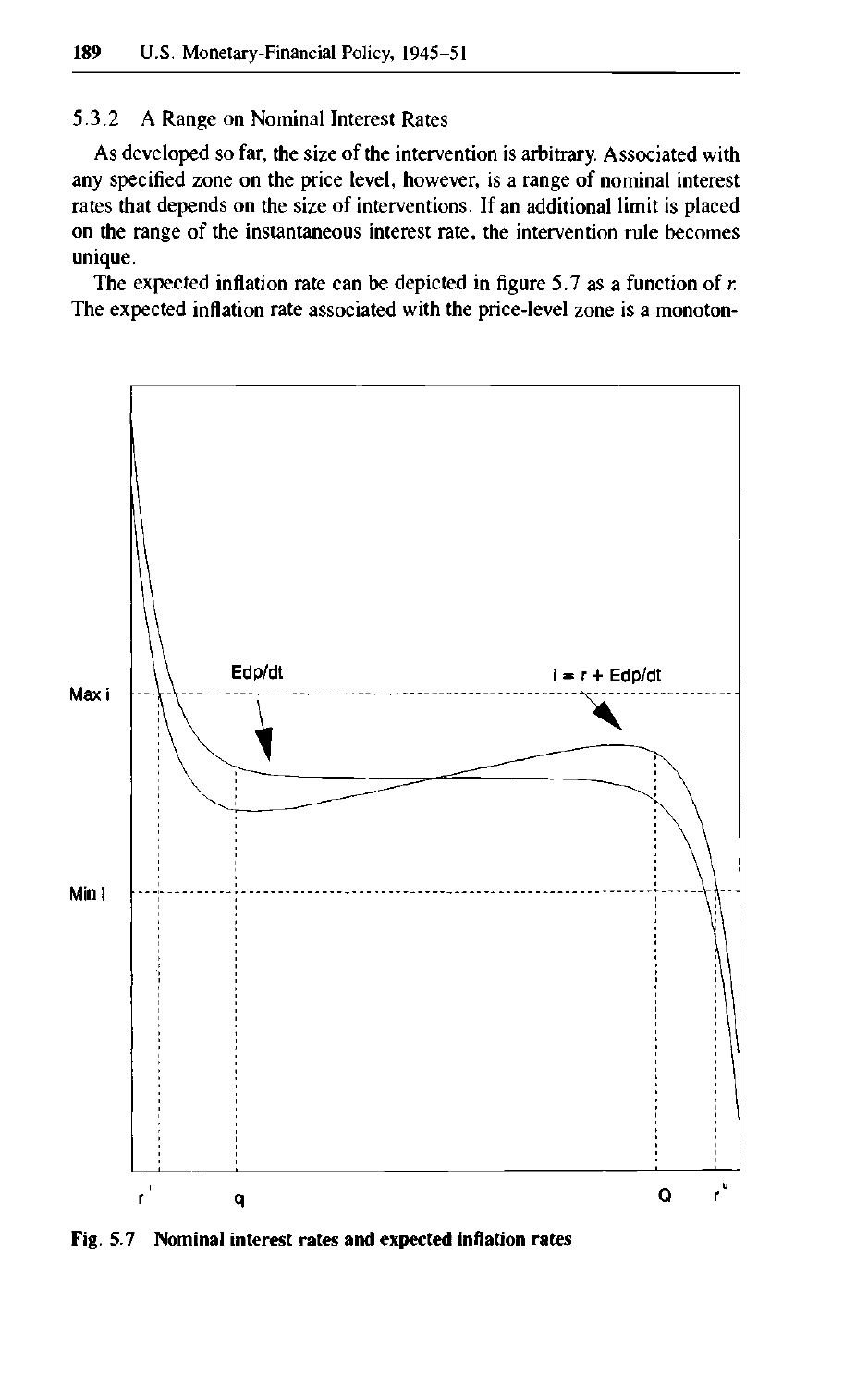ically decreasing function of *r,* flat in the middle range of *r* but highly nonlinear near the intervention trigger points. When *r* approaches its maximum level, a situation which would normally be associated with rising price levels, expected inflation is in fact at its lowest negative value. This is because, as *r* rises, intervention to reverse the movement of the price level becomes increasingly likely.

From the Fisher equation, the instantaneous nominal interest rate is:

$$
i = r + \mathit{Edp}/\mathit{dt}
$$

The nominal interest rate as a function of *r* also appears in figure 5.7. As *r* rises linearly to *r", Edp I dt* declines more rapidly. For a given real interest rate, the instantaneous nominal interest rate will be at its lowest possible value when *r* reaches its maximum value.

Suppose that a policy consists of specifying bounds on both the price level and the nominal interest rate. The lower bound on the instantaneous interest rate occurs when *r* reaches r". The upper bound occurs when *r* reaches *r'.* A specified ceiling for longer-term interest rates can be consistent with limiting the movement of the shorter rates. Again, that range is predetermined once *r u* and *r'* are specified. When *r"* is reached, the instantaneous nominal interest rate reaches its lowest level, and future interest rates would be expected to exceed the current instantaneous rate. We would expect to have a rising term structure. If longer rates are an average of instantaneous rates, they are controlled within the upper and lower bounds given in figure 5.7.

Thus, we can model interest rate policy prior to 1951 as a price-level target zone and a specific intervention rule. Events associated with maintaining the interest rate cap can be interpreted in terms of this target-zone framework.<sup>15</sup>

#### 5.3.3 Collapse of the Target Zone

We have based our discussion of this regime on the assumption that the Federal Reserve is willing to contract the money supply to whatever extent is necessary to maintain the zone. We now presume that there is some minimum value of the nominal money stock below which the Fed is unwilling to go. As the real interest rate rises, further contractionary interventions are required to maintain the target zone. As these interventions cumulate, the money supply declines toward its minimum value. Eventually, everyone realizes that the target-zone regime will be abandoned.

We utilize Krugman's (1989) analysis of how an exchange-rate target zone collapses to describe the events of 1951. Suppose that, as in figure 5.8, *r* rises to *r",* triggering a decline in the money stock. Since *r* is exogenous, intervention has the effect of sliding the price-level function rightward in the zone. This is depicted in figure 5.8 as a shift from curve 1 to curve 2. If the intervention policy is maintained, there is a shift in the upper bound on *r* at which the intervention is triggered, from  $r^u$  to  $r^{u'}$ . Without a lower bound on the money stock, this process can continue indefinitely.

Imagine, however, that there exists such a lower bound. Suppose that when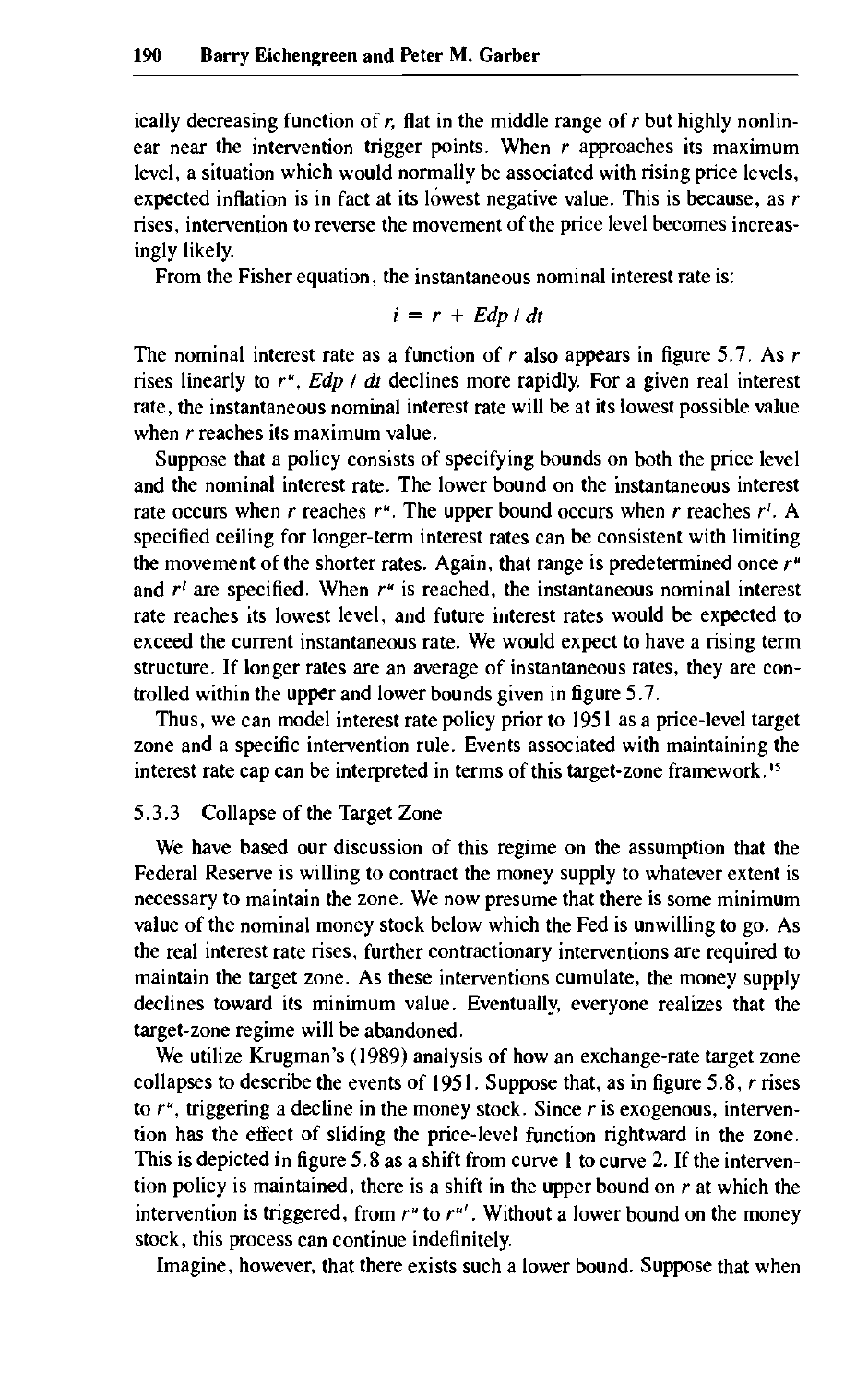

**Fig. 5.8 Collapsing price-level zone**

 $r$  reaches  $r''$ , the money stock has declined to such a level that one more intervention will push it exactly to its lower bound. The intervention policy is still credible for one last time, so the price level will move along the new target-zone solution path indicated by curve 3. If  $r$  continues to rise to  $r^{u}$ , intervention will occur as promised but thereafter further intervention is no longer credible. The price-level solution will follow curve 4, the usual linear function of fundamentals. Note that price-level continuity will be maintained at  $r^{\mu\nu}$ , the real interest rate associated with the regime shift.

We can use this framework to explain the termination of interest rate pegging in 1951. The outbreak of the Korean War drove real interest rates upward, requiring monetary contraction to maintain the price-level zone. The 1949 contraction had already pushed the system toward its limit. Moreover, the perceived costs of further monetary contraction had risen in 1951, given the need to mobilize resources for the Korean War. Thus, the target-zone regime was abandoned, leading to negotiation of the Accord.

#### **5.4 Applying the Target-Zone Framework**

Our target-zone framework can be used to analyze the evolution of U.S. monetary-financial policy between 1946 and 1950 and to understand the coming of the Accord in 1951.

Given the focus of the theoretical model, we emphasize Federal Reserve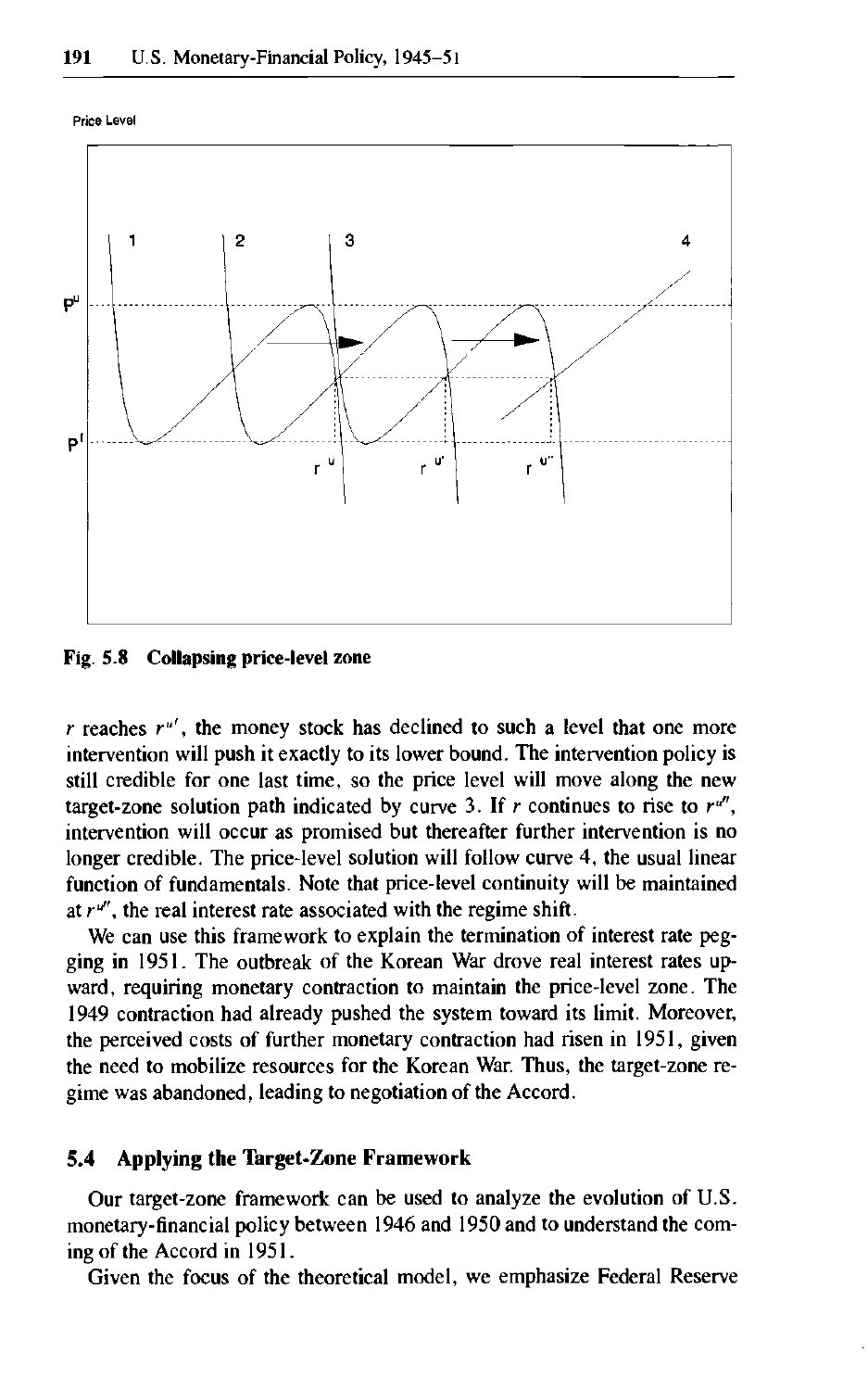intervention designed to alter the money supply. The principal way in which the Fed altered the money supply in this period was by changing reserve requirements. Increasing required reserves reduced loans, among other bank investments, lowering the money multiplier. From February 1948 through August 1949, however, the required reserve ratio was changed five times. It was altered again at the end of 1950 and the beginning of 1951. This reliance on changes in reserve requirements can be seen as a logical outgrowth of the policy developed in the 1930s in response to the problem of excess reserves.<sup>16</sup>

This is a change in focus from the conventional literature, which emphasizes bond-market intervention. There the Fed is described as purchasing bonds to limit the rise in yields when inflation accelerates. In our account, the Fed raises reserve requirements. There is no inconsistency. Higher reserve requirements induced the banks to sell bonds along with other investments in order to acquire reserves. The Fed purchased bonds for cash which the banks used as the basis for reserves.<sup>17</sup> Although the monetary base rose, broader measures, such as Ml, declined owing to the fall in the money multiplier.

We can use this approach to describe the course of events starting in 1946, when serious inflation pressures first surfaced.<sup>18</sup> These pressures reflected the interplay of several factors. First, the failure of the anticipated postwar recession to materialize can be interpreted as a rise in the real interest rate. Investment demand remained strong throughout 1946. Managers attempted to add to capacity, given the exceptional buoyancy of sales. Automobiles, meat, and other consumer goods in short supply were rationed by higher real interest rates which encouraged consumers to defer expenditure (Fforde 1954, 150). Higher real interest rates reduced the demand for money and placed upward pressure on prices. Second, the supply of money expanded steadily during 1946. This reflected gold inflows and the rapid growth of virtually all categories of bank loans. (Both gold inflows and changes in the lending behavior of the banks are exogenous to our model.) Third, the Treasury retired a considerable quantity of debt over the course of the year (see fig. 5.9). This decline in private financial wealth can be thought of as reducing the demand for money, with further inflationary effects.<sup>19</sup>

Though concern over inflation mounted over the course of the year, it never reached the point where the Fed felt compelled to intervene. Investors apparently anticipated a deflation like that which had followed World War I; they did not question the Fed's ability to maintain the current low level of nominal short-term rates. As Goldenweiser characterizes the year, "Federal Reserve policy was essentially static with little done to counteract inflationary forces and little occasion to support the government security market" (1951, 199). In other words, prices had not yet risen to the point where they threatened to violate the upper bound of the implicit price-level target zone.

Worries mounted in 1947, however, as prices continued to rise. Various measures were proposed to restrain inflation. In the autumn, President Truman sent Congress a special message requesting the reimposition of price and wage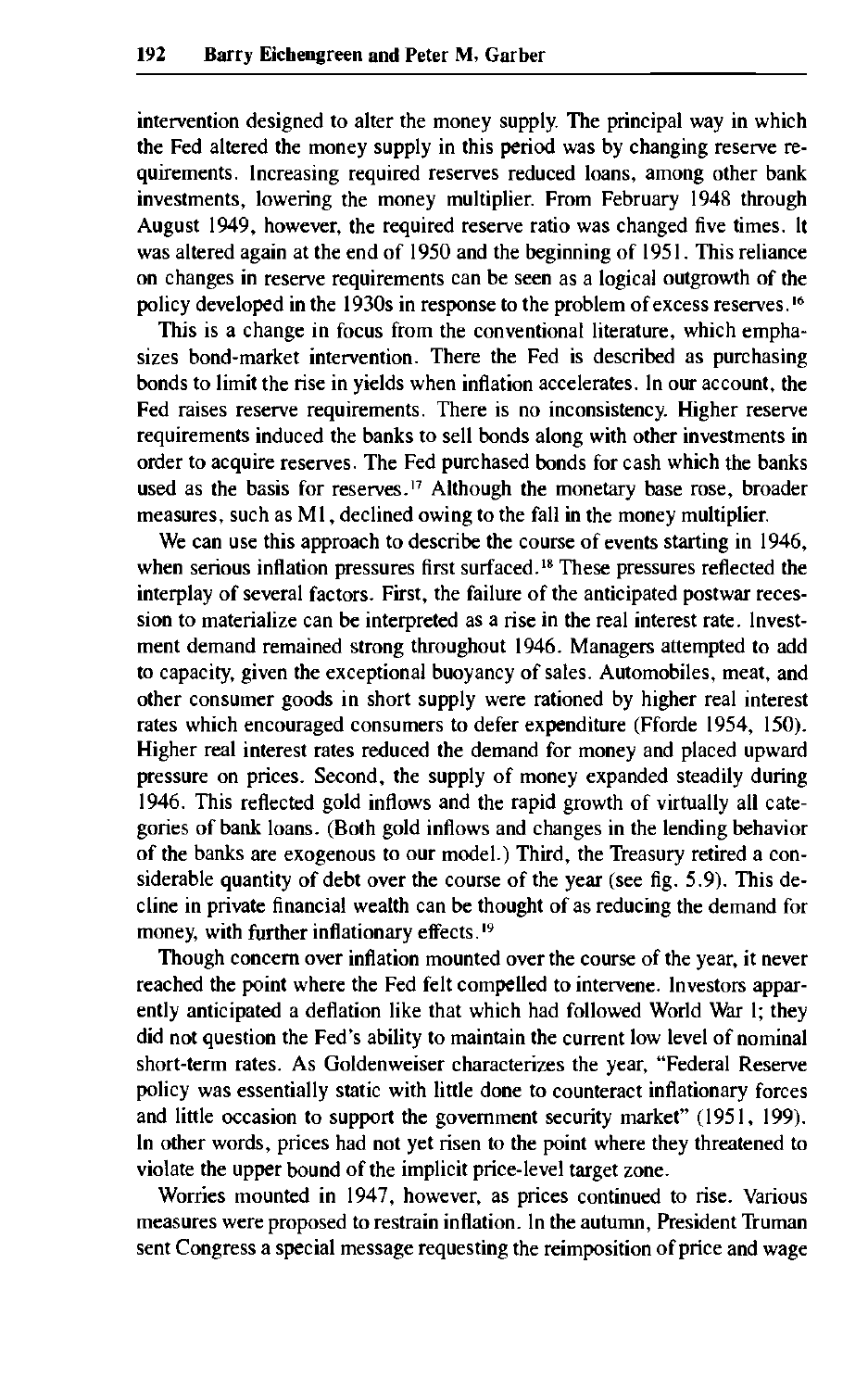



**Fig. 5.9 Ownership of U.S. Government marketable securities, 1946** Source: Banking and Monetary Statistics (1971, 884, 887)

controls. Marriner Eccles, now chairman of the Federal Reserve Board, proposed a Special Reserves Plan that would have required commercial banks, members and nonmembers alike, to hold large new secondary reserves of Treasury bills.<sup>20</sup> Neither program was adopted. Congress found Truman's controls unpalatable. Others within the Fed, such as Allan Sproul, president of the Federal Reserve Bank of New York, thought that Eccles's plan to discourage bank lending risked initiating a recession.<sup>21</sup> As in the previous year, there was little Fed intervention. According to Goldenweiser, "the Federal Reserve was still acting with great moderation" (1951, 199). Again, the implication was that the price level did not yet threaten to breach the upper bound of the zone.

Nineteen hundred forty-eight provided the first test of the Fed's commitment to limiting the level of prices (Karunatilake 1963, 108). Continued inflation provoked criticism of policy both within and outside the Federal Reserve System.<sup>22</sup> The Fed then reduced the money supply by raising reserve requirements. In January, reserve requirements for banks in central-reserve cities were raised from 20 to 22 per cent of net demand deposits. Toward the middle of the year they were raised to 24 per cent. In August the Board was given permission by Congress to raise reserve requirements still further, which it did in September. Its press releases declared that, as on the previous two occa-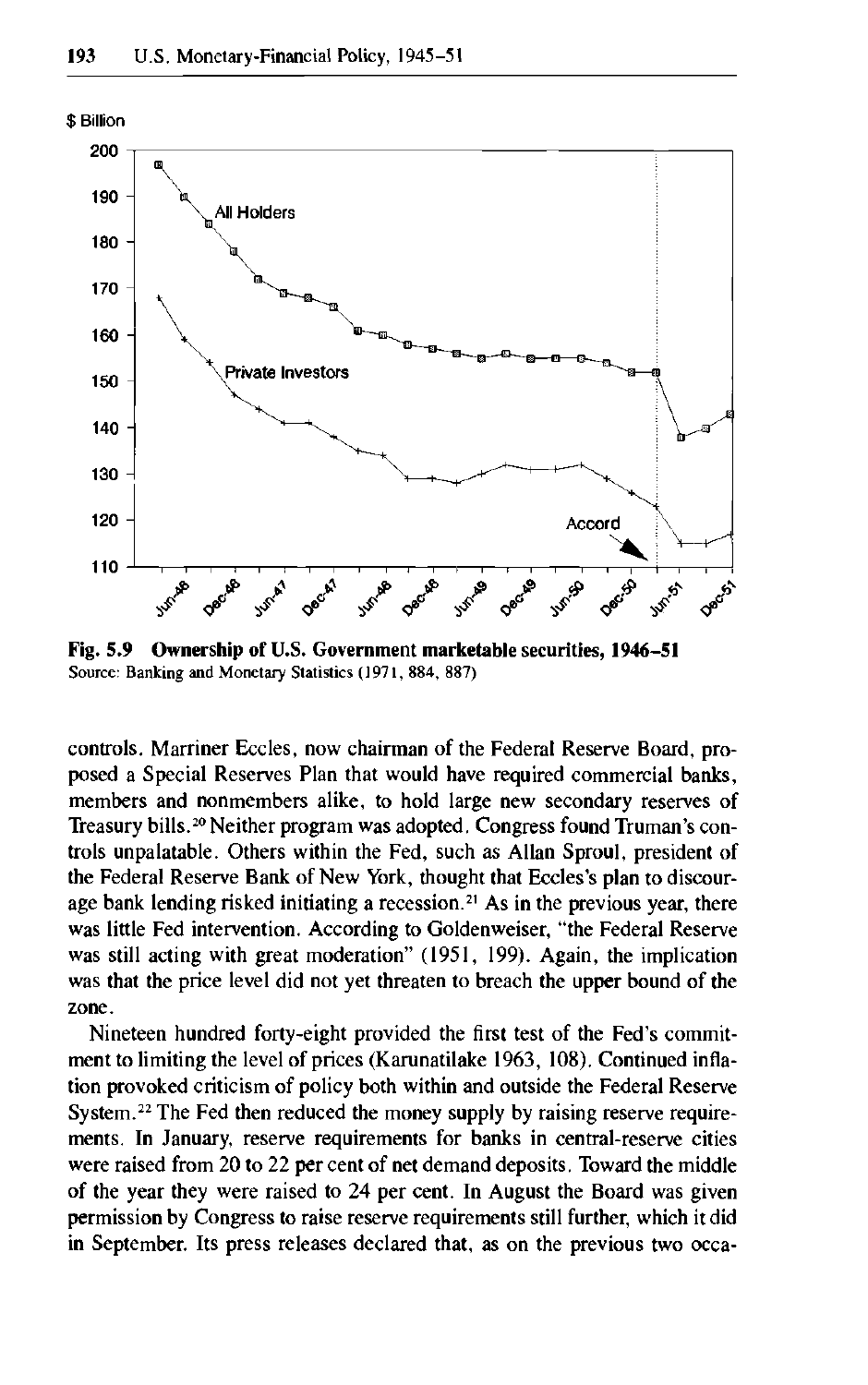sions, the change was designed to combat inflation.<sup>23</sup> M1 declined sharply between 1948-1 and 1948-11, and again between 1948-11 and 1948-III (see fig. 5.10). This intervention can be thought of as keeping prices below the implicit upper bound of the zone.

The tightness of money owing to the Fed's intervention is widely credited with provoking or at least magnifying the recession that followed. The supply of liquidity made available through the banking system declined abruptly. Inflationary pressure subsided.

Through most of 1949, prices continued to fall. The Fed continued to sell bonds despite the decline of prices and interest rates. It is not clear why it did so. Karunatilake suggests that at the beginning of 1949 "the authorities were not keen to give up their policy of restraining inflation unless a major recession occurred" (1963, 111). In terms of the target-zone framework, one can view them as intervening to push the price level well below the upper bound of the zone.

Eventually the Fed began to intervene as if the price level was approaching the lower bound of its implicit target zone. Reserve requirements were reduced in early May and again at the end of the fiscal year when the temporary powers to increase required reserves granted in the autumn of 1948 expired. Margin requirements on security loans were reduced to 50 per cent and consumer credit regulation was relaxed. These initiatives stabilized Ml despite



**Fig. 5.10 Ml and monetary base**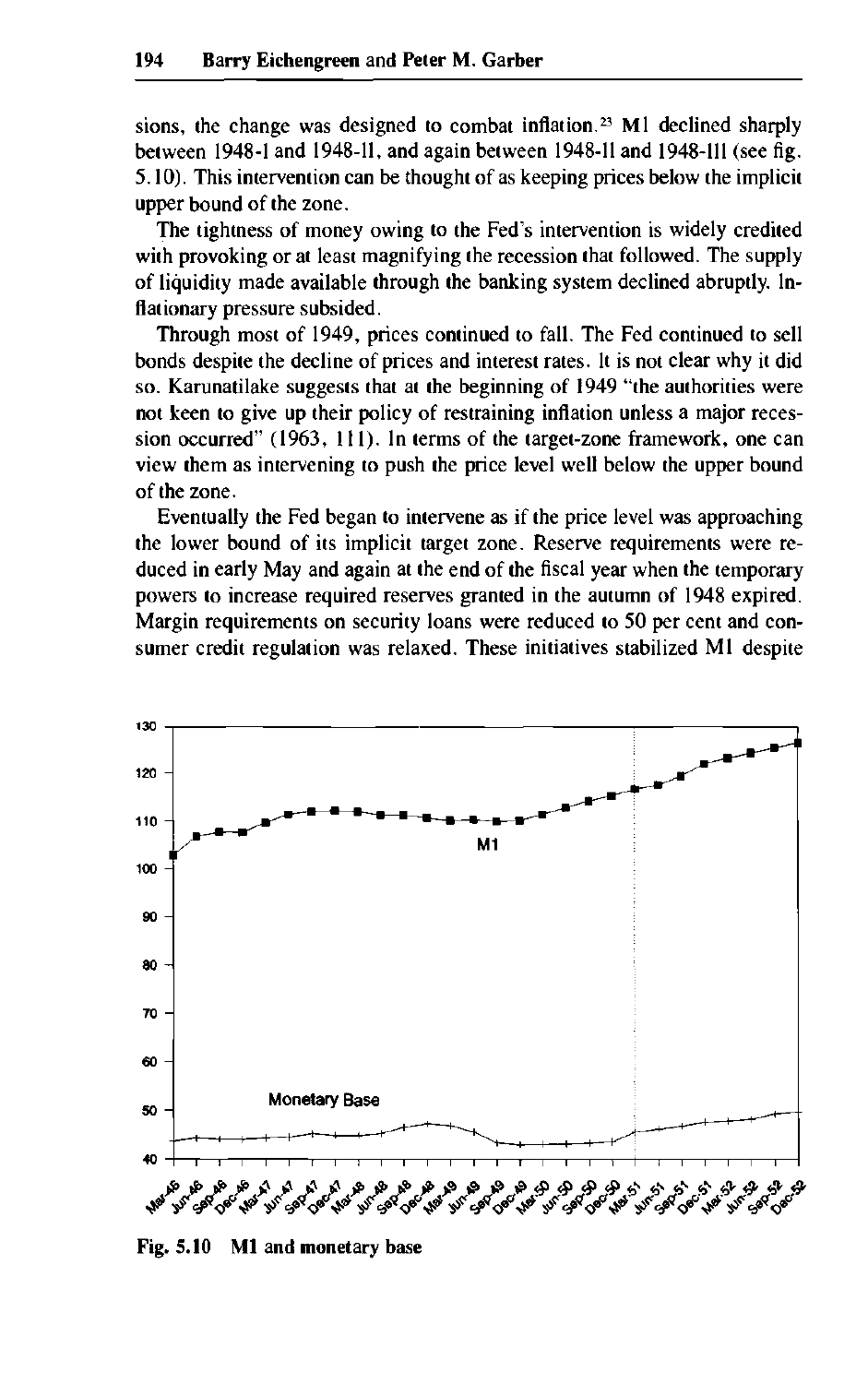the continued decline of the monetary base. By the final quarter of 1949, Ml had once again begun to rise. (Again, see fig. 5.10.)

Ml rose steadily through 1950 and into early 1951 as commercial banks expanded their loan portfolios. Growing government budget deficits associated with the approach of the Korean War then began putting upward pressure on real interest rates. Markets were characterized by "a boom psychology which was unsurpassed since the end of the war in 1945" (Karunatilake 1963, 117). It became obvious that military expenditures would increase, and a wave of precautionary buying ensued in anticipation of shortages of consumer goods. As James Tobin remarked, "To a nation so recently schooled in the economics of war, Korea foretold both inflation and the eventual rationing, official or unofficial, of civilian goods" (1951, 197). All this implies rising real interest rates. As the demand for money fell, the consumer price index began to rise more rapidly than it had at any time since the end of 1947.

The Fed affirmed its support for "the Government decision to rely in major degree for the immediate future upon fiscal and credit measures to curb inflation."<sup>24</sup> It took steps to limit the rise in prices. It joined with other federal and state supervisory agencies, such as the Home Loan Bank Board, issuing a statement requesting banks to restrict their lending activities. In September it again placed restrictions on consumer installment credit. Finally, after some hesitation, it raised reserve requirements to 24 per cent. Once again the banks obtained the additional reserves by selling \$2 billion of government securities, most of which the System purchased.

Owing in part to this hesitancy, doubts arose about the Fed's commitment to maintain the price level within an implicit zone. Previously, when prices had risen, the market was dominated by expectations that the Fed would adopt measures to reduce them. These expectations of deflation, or at least of price stability, stabilized nominal interest rates. Now there was the fear that the imperative of mobilizing resources for the Korean War would preclude deflationary initiatives. "On balance, the scale is tipped heavily toward continued rapid inflation," commented *Business Week* in the first week of 1951 (6 January 1951, 28). Interest rates rose with inflationary expectations. The cap on interest rates was rendered inconsistent with foreign policy imperatives and their fiscal implications. Hence the negotiation of the Accord in 1951, which allowed the Fed to drop its interest-rate target.

#### **5.5 Why Was the Fed Committed to a Price-Level Target Zone?**

At the core of our analysis is the notion that the Fed was committed to limiting variations in the price level and, by preventing the emergence of persistent inflation, to stabilizing interest rates. But why should the Fed have been more concerned about price and interest-rate stability in the aftermath of World War II than in other periods?

A common answer, advanced at the time, was that the Federal Reserve Sys-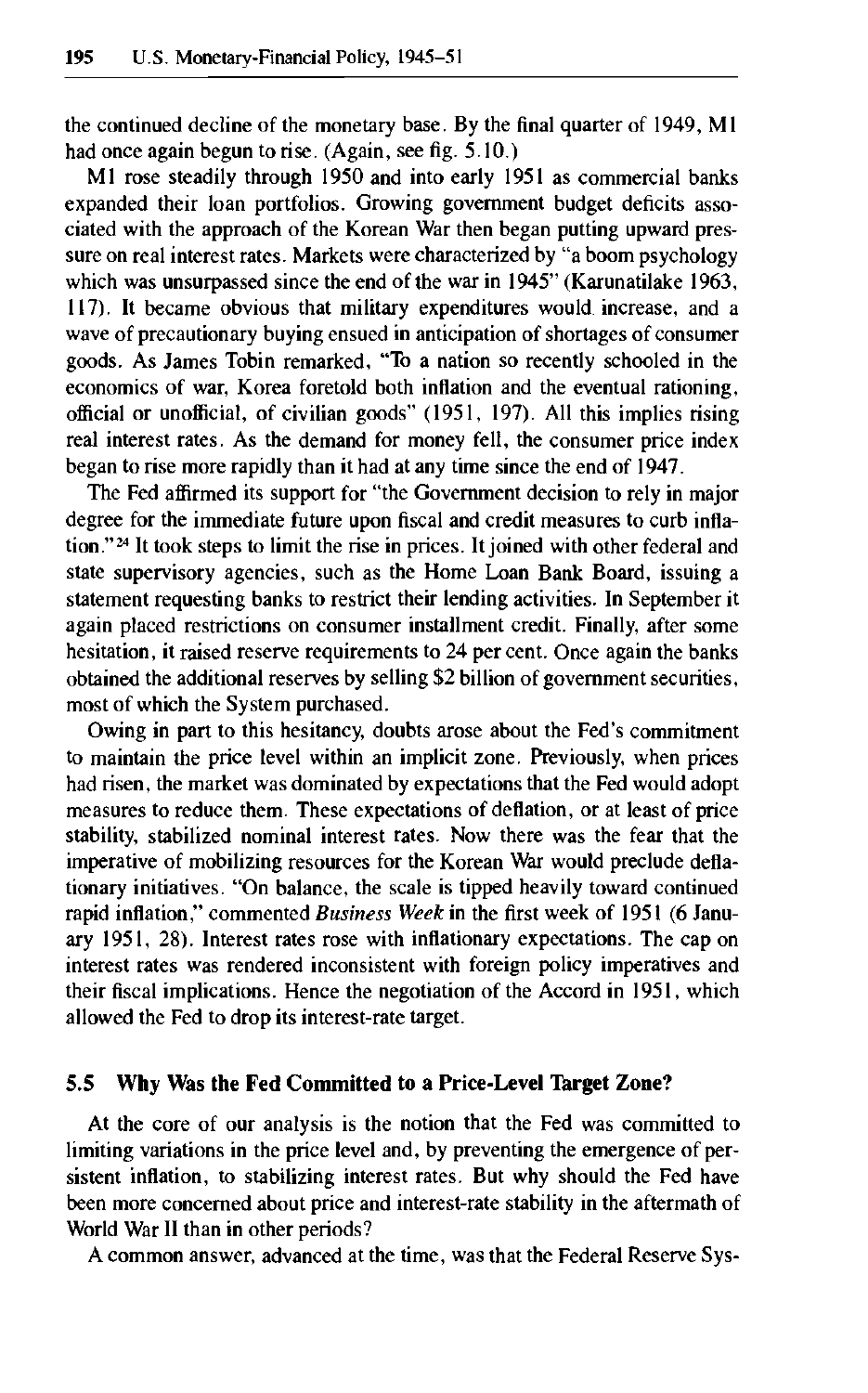tern was forced by the Treasury to pursue policies consistent with low interest rates to minimize debt-service costs. This accusation was vehemently denied by System officials. They repeatedly asserted that they themselves were strong supporters of the policy of stabilizing prices and interest rates.<sup>25</sup>

An alternative explanation is that the monetary authorities feared that a rise in interest rates would cause capital losses on commercial bank bond portfolios, undermining the stability of the banking system. System officials recalled the drastic decline of bond prices in 1920 and the difficulties this had created for the banks. They recalled also the deterioration of bond portfolios, especially those heavily weighted toward low-grade issues, in the 1930s, and their contribution to the 1930, 1931, and 1933 banking crises. They envisaged a crisis scenario in which a sudden rise in rates and decline in bond prices would lead panicky investors to throw their holdings on the market.<sup>26</sup> As the point was put in the Board of Governors' *Annual Report* for 1945:

A major consequence [of] increasing the general level of interest rates would be a fall in the market values of outstanding Government securities. These price declines would create difficult market problems for the Treasury in refunding its maturing and called securities. If the price declines were sharp they could have highly unfavorable repercussions on the functioning of financial institutions and if carried far enough might even weaken public confidence in such institutions.<sup>27</sup>



Fig. **5.11** Monetary base **and** Federal Reserve assets **(in \$billion)**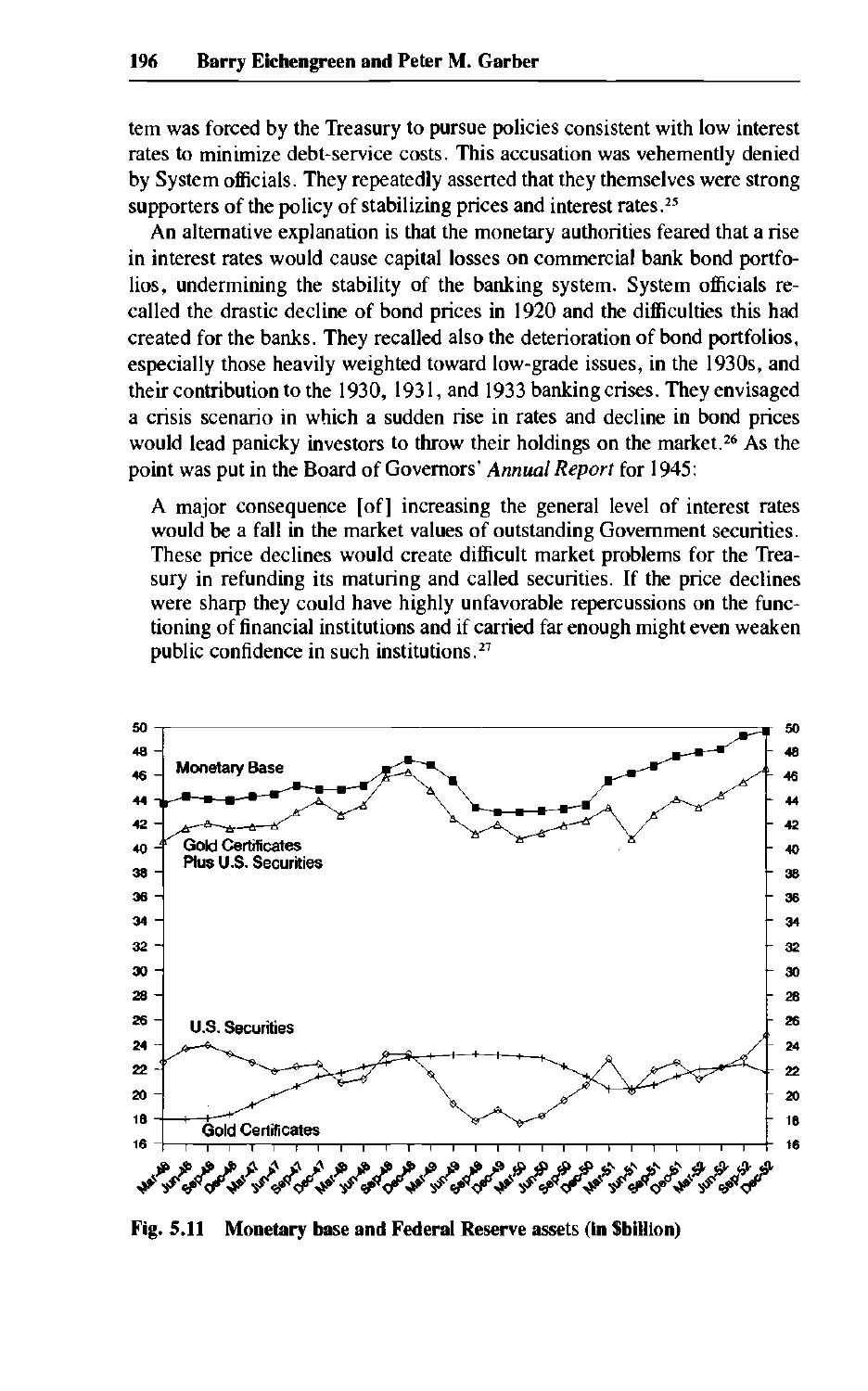Or, as Whittlesey put the point, "The Reserve authorities would hardly dare to sell heavily in the open market or force up interest rates, for fear of depressing securities of the types held by member banks to such an extent as either to weaken the banks or to create undue alarm" (1946, 343–44).<sup>28</sup> Others warned against even moderate sales: "The impact effects of a falling bond market. . . could well be dangerous. Even a moderate fall would be unsettling to banks and might set off disorderly selling" (Seltzer 1945, 73).

Concern over capital losses on bond portfolios was no new phenomenon. The Fed had invoked this concern to help justify its bond-market intervention in the 1930s. But the banking system had grown increasingly vulnerable to declining bond prices as a result of its massive investments in government securities over the course of World War II. Moral suasion had been used to induce the banks to absorb debt issued during the war, while wartime disruptions had limited the scope for alternative investments. On 30 June 1945, the banks' government securities holdings came to \$82 billion, of which \$27.7 billion consisted of maturities of over five years (see table 5.1 for end-year figures). Bank capital was only \$8.6 billion. Thus, even a relatively small rise in interest rates could wipe out the banks' capital funds.

Table 5.1 shows bank holdings of government securities at the end of each year between 1945 and 1950. It is evident that the banks reduced their vulnerability to this source of interest-rate risk as the period progressed. The value of insured commercial bank holdings of Treasury securities fell absolutely, from nearly \$90 billion at the end of 1945 to little more than \$60 billion at the end of 1950, and even more dramatically as a share of bank capital, which had risen to \$11.4 billion by the middle of the latter year.<sup>29</sup> This is likely to have reduced the weight the Fed and other bank regulators attached to stable long-term rates.

The question is by how much this risk had been reduced. Table 5.2 reports the market value of bank Treasury security portfolios (net of bills maturing in fewer than twelve months) as a share of two measures of bank capital, both their actual value and under the counterfactual that Treasury security yields at each date doubled relative to their historical values.<sup>30</sup> The comparison over time confirms that the impact of higher interest rates on the value of bond portfolios declined quite significantly. At the end of 1945 a doubling of yields would have led to the loss of nearly 60 per cent of total capital; by the end of 1951 the comparable figure had declined to 30 per cent. (When a narrower measure of bank capital, total stocks, is considered, the comparable figures are 172 and 98 per cent, respectively.) Thus, it was logical that with the passage of time the Fed should have attached less weight to this concern. The calculations also suggest that fears that higher interest rates would leave the banks insolvent were somewhat exaggerated. Many of the long-term bonds held by the banks had been acquired in the 1930s or at the beginning of the 1940s and were approaching maturity. A doubling of yields would nearly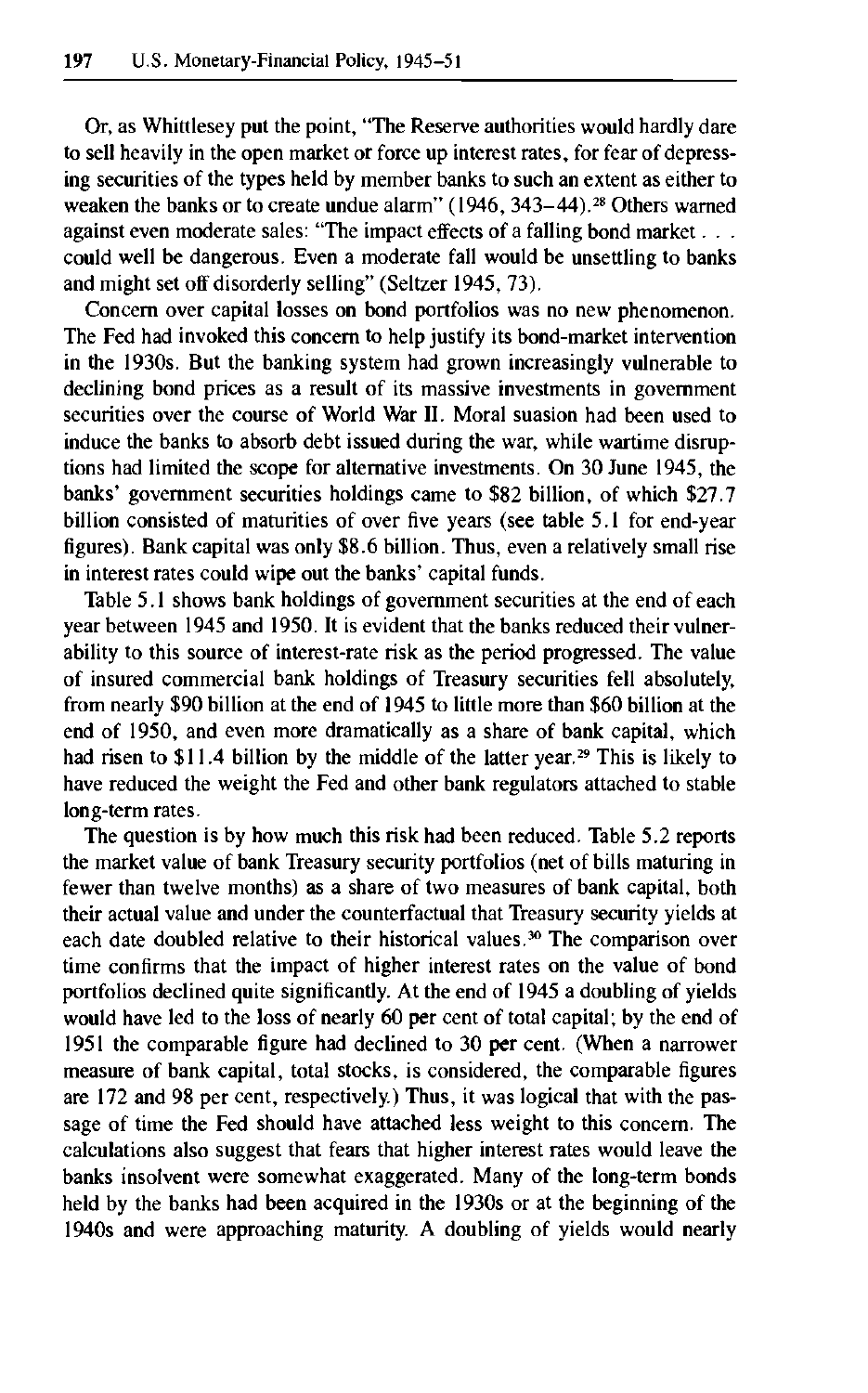| Table 5.1                                                                               |                   |                          | Maturities of U.S. Government Obligations Held by Insured Commercial Banks, 1945-1951 |                    |                             |                                 |                                                                                         |                                |                          |                                                                                                                                                    |
|-----------------------------------------------------------------------------------------|-------------------|--------------------------|---------------------------------------------------------------------------------------|--------------------|-----------------------------|---------------------------------|-----------------------------------------------------------------------------------------|--------------------------------|--------------------------|----------------------------------------------------------------------------------------------------------------------------------------------------|
|                                                                                         |                   |                          |                                                                                       |                    |                             | Direct Marketable Issues        |                                                                                         |                                |                          |                                                                                                                                                    |
|                                                                                         |                   |                          |                                                                                       |                    |                             | Bonds Maturing in. <sup>b</sup> |                                                                                         |                                |                          |                                                                                                                                                    |
|                                                                                         |                   |                          |                                                                                       |                    | 5 years                     | $5 - 10$                        | $0 - 20$                                                                                | Over                           | Marketable<br>Guaranteed | Nonmarketable                                                                                                                                      |
| December 31                                                                             | <b>Total</b>      | <b>Bills<sup>2</sup></b> | Certificates <sup>-</sup>                                                             | Notes <sup>a</sup> | or less                     | years                           | years                                                                                   | 20 years                       | Issues                   | <b>Issues</b>                                                                                                                                      |
| Panel A: Amount (in millions)                                                           |                   |                          |                                                                                       |                    |                             |                                 |                                                                                         |                                |                          |                                                                                                                                                    |
| $\overline{5}$                                                                          | \$60,599          | \$7,223                  | \$7,536                                                                               | \$11,274           |                             | \$7,024                         | 13,055                                                                                  | 12,335                         | $\overline{21}$          | 52,486                                                                                                                                             |
| 1950                                                                                    | 61,047            | 4,122                    | 1,937                                                                                 | 16,774             | \$19,645<br>22,594          | 7,737                           | 2.987                                                                                   | 2.554                          | 드                        |                                                                                                                                                    |
| 1949                                                                                    | 65,847            | 3,692                    | 12,488                                                                                |                    |                             | 7,692                           | 4,461                                                                                   |                                | ۰                        |                                                                                                                                                    |
| 1948                                                                                    | 61,407            | 2,822                    | 10,068                                                                                | 5,812<br>3,395     | 27,278<br>19,374            | 15,114                          | 6,581                                                                                   | $88.888$<br>$2.888$<br>$2.888$ | $\infty$                 | 2,331<br>2,009<br>1,616<br>1,181                                                                                                                   |
| 1947                                                                                    | 67,960            |                          | 7,555                                                                                 | 5,920              |                             |                                 |                                                                                         |                                | 혼                        |                                                                                                                                                    |
| 1946                                                                                    | 78,575            | 2,124<br>1,272           | 12,293                                                                                | 6,781              | 18,341<br>12,728<br>9,030   | 22, 202<br>29, 203<br>29, 230   | 7,534<br>6,597                                                                          |                                | $\mathbf{r}$             |                                                                                                                                                    |
| 1945                                                                                    | 88,933            | 2,456                    | 19,075                                                                                | 16,047             |                             |                                 | 6,092                                                                                   | 2.787                          | $\tilde{\mathcal{L}}$    | 1.194                                                                                                                                              |
| Panel B: Percentage Distribution                                                        |                   |                          |                                                                                       |                    |                             |                                 |                                                                                         |                                |                          |                                                                                                                                                    |
| 1951                                                                                    | 100.0%            | 11.9%                    | 12.4%                                                                                 | 18.6%              | 32.4%                       | 11.6%                           |                                                                                         | 3.9%                           | 0.96                     | 4.1%                                                                                                                                               |
| 1950                                                                                    | 100.0             |                          | 3.2                                                                                   | 27.5               | 37.0                        |                                 |                                                                                         |                                | $\frac{3}{20}$           | 3.1                                                                                                                                                |
| 949                                                                                     | 100.0             |                          | 9.0                                                                                   | $\frac{8}{6}$      |                             |                                 |                                                                                         |                                |                          |                                                                                                                                                    |
| 1948                                                                                    | 100.0             |                          | 16.4                                                                                  | 5.5                |                             |                                 |                                                                                         |                                |                          |                                                                                                                                                    |
| 1947                                                                                    | $\overline{0.00}$ | $5.661728$<br>$6.47128$  | $\Xi$                                                                                 | $\overline{8}$ .   | $\frac{41.4}{31.6}$<br>27.0 | $21.56742$<br>$21.78742$        | $598$<br>$-385$<br>$-1$<br>$-1$<br>$-1$<br>$-1$<br>$-1$<br>$-1$<br>$-1$<br>$-1$<br>$-1$ | $45949 - 1$                    | $8888$<br>$\sqrt{88}$    | $3.497$<br>$-1$                                                                                                                                    |
| 1946                                                                                    | 100.0             |                          | $16.7$<br>21.5                                                                        | 9.2                |                             |                                 | $\begin{array}{c} 0.9 \\ 6.9 \end{array}$                                               |                                |                          |                                                                                                                                                    |
| 345                                                                                     | 0.00              |                          |                                                                                       | 18.0               | 10.2                        |                                 |                                                                                         |                                | $\frac{5}{2}$            |                                                                                                                                                    |
| Source: Annual Report of the FDIC (1951, 6)                                             |                   |                          |                                                                                       |                    |                             |                                 |                                                                                         |                                |                          |                                                                                                                                                    |
| notes are issued with maturities of from 1 to 5 years                                   |                   |                          |                                                                                       |                    |                             |                                 |                                                                                         |                                |                          | Treasury bills are generally issued with maturities of 91 days; certificates of indebtedness have maturities of approximately 1 year; and Treasury |
| Based upon number of years to final maturity                                            |                   |                          |                                                                                       |                    |                             |                                 |                                                                                         |                                |                          |                                                                                                                                                    |
|                                                                                         |                   |                          |                                                                                       |                    |                             |                                 |                                                                                         |                                |                          | U.S. savings bonds. Treasury bonds (investment series A-1965), and depositary bonds. Prior to 31 December 1947, this item included U.S. savings    |
| bonds only. Depositary bonds were included with other U.S. bonds according to maturity. |                   |                          |                                                                                       |                    |                             |                                 |                                                                                         |                                |                          |                                                                                                                                                    |

atur<br>ا**a** -a o series A<br>other U. **O G & E**  $\frac{3}{2}$  **e**  $\frac{3}{2}$ d Rep<br>
<sup>13</sup> are <sup>g</sup><br>
<sup>11</sup><br>
11 who is<br>
11<br>
11 poposition<br>
12 poposition  $\begin{array}{c} \mathcal{A} \ \mathcal{B} \ \mathcal{B} \ \mathcal{B} \ \mathcal{C} \end{array}$ **j U U P 2**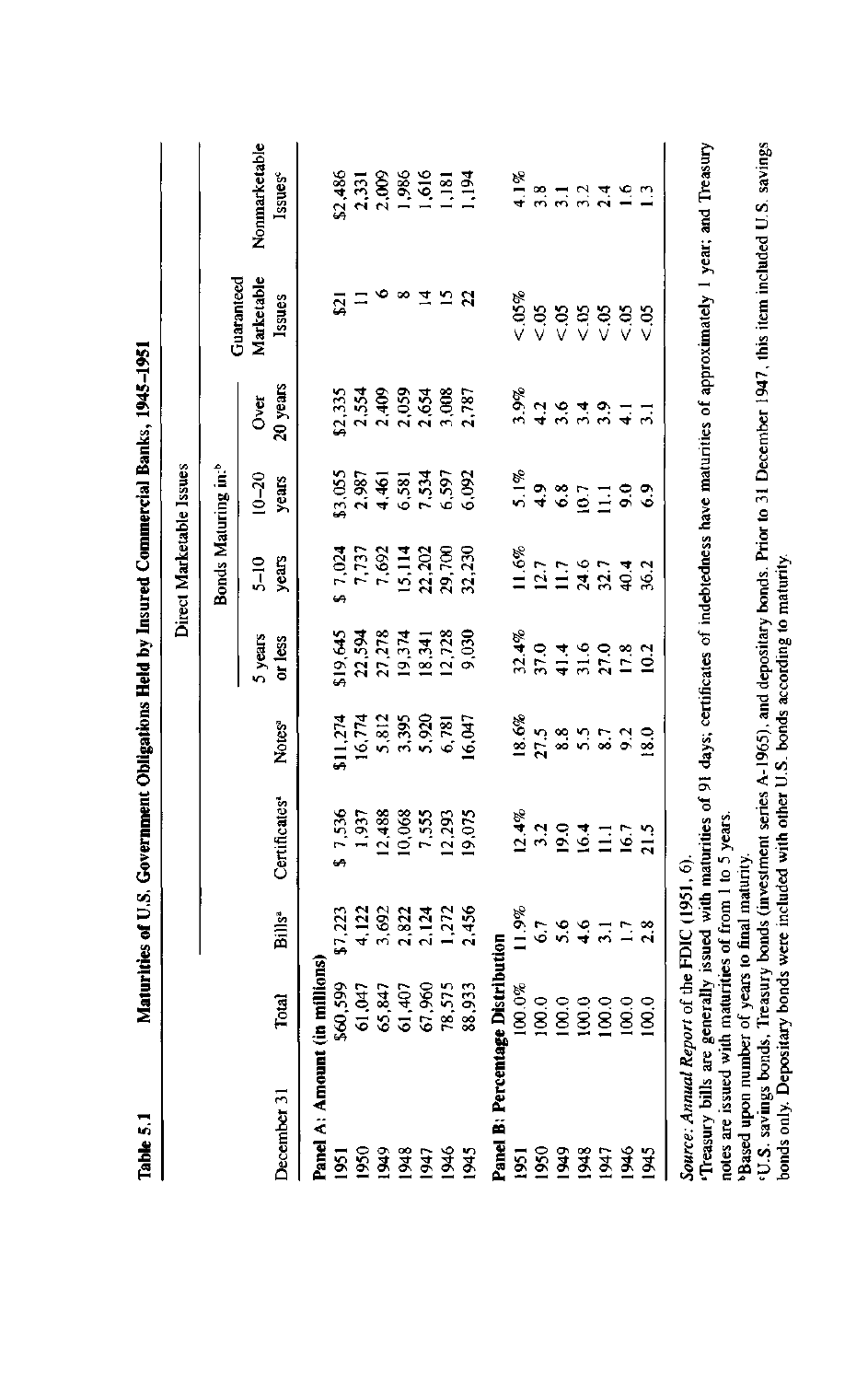| End of: | Actual Market Value              |                                 | Counterfactual Market Value      |                                 |
|---------|----------------------------------|---------------------------------|----------------------------------|---------------------------------|
|         | Share of<br><b>Total Capital</b> | Share of<br><b>Total Stocks</b> | Share of<br><b>Total Capital</b> | Share of<br><b>Total Stocks</b> |
| 1945    | 10.71                            | 31.34                           | 10.12                            | 29.61                           |
| 1946    | 8.47                             | 24.46                           | 7.83                             | 23.53                           |
| 1947    | 6.99                             | 21.66                           | 6.46                             | 20.04                           |
| 1948    | 5.84                             | 18.48                           | 5.46                             | 17.28                           |
| 1949    | 6.15                             | 19.55                           | 5.84                             | 18.56                           |
| 1950    | 5.25                             | 17.00                           | 4.91                             | 15.91                           |
| 1951    | 4.53                             | 14.74                           | 4.22                             | 13.73                           |

#### **Table 5.2 Value of Public Marketable Securities of at Least One Year to Maturity as a Ratio of Bank Capital** , **1945-1951: Actual and Counterfactual Values**

*Source:* Authors' calculations based on data drawn from *Treasury Bulletin* (various issues) and *Annual Reports* of the Federal Deposit Insurance Corporation (various issues).

*Notes:* Not including Canal bonds and other issues for which no maturity/coupon information was available. Valuations are based on the assumption that calls are exercised on the first eligible date. Total stocks are the sum of common and preferred issues. Total capital is the sum of total stocks, surplus, reserves for contingencies, and undistributed profits. A figure of 10.71, for example, means that the market value of bonds was slightly more than ten times the value of capital.

halve the value of a portfolio of bonds running many years to maturity; compared to this, the effects shown in table 5.2 are relatively modest.

Though by 1951 the banking system's vulnerability to capital losses had been considerably attenuated, it is an indication of the depth of the authorities' concern that, at the time of the Accord, steps were taken to minimize the extent of such losses. Following the Accord, bond yields immediately rose above 2.5 per cent. The Treasury stepped into the breach; through a bond conversion, it absorbed part of the losses that would have accrued to bondholders.

The Treasury offered the conversion to holders of the various issues of longterm bonds marketed in 1945. The conversion offer did not apply to all longterm bonds, though \$19 billion in such bonds were eligible. Marketable long-term bonds could be exchanged at par for nonmarketable Treasury bonds with 2.75 per cent yields. This was a 29-year bond callable in 24 years, so its maturity approximately matched those of the bonds to be converted. Since the bond was nonmarketable, some loss in liquidity offset the capital gain associated with the higher yield. Since the new bonds would be removed from the markets, the maximum potential magnitude of any future intervention by the Fed aimed at stabilizing long-term yields was therefore reduced. The new bond, however, was convertible on demand of the holder into a marketable five-year note paying a yield of 1.5 per cent. This would tend to protect the holder against large rises in bond yields during the life of the bond and minimize the value loss arising from its lack of liquidity.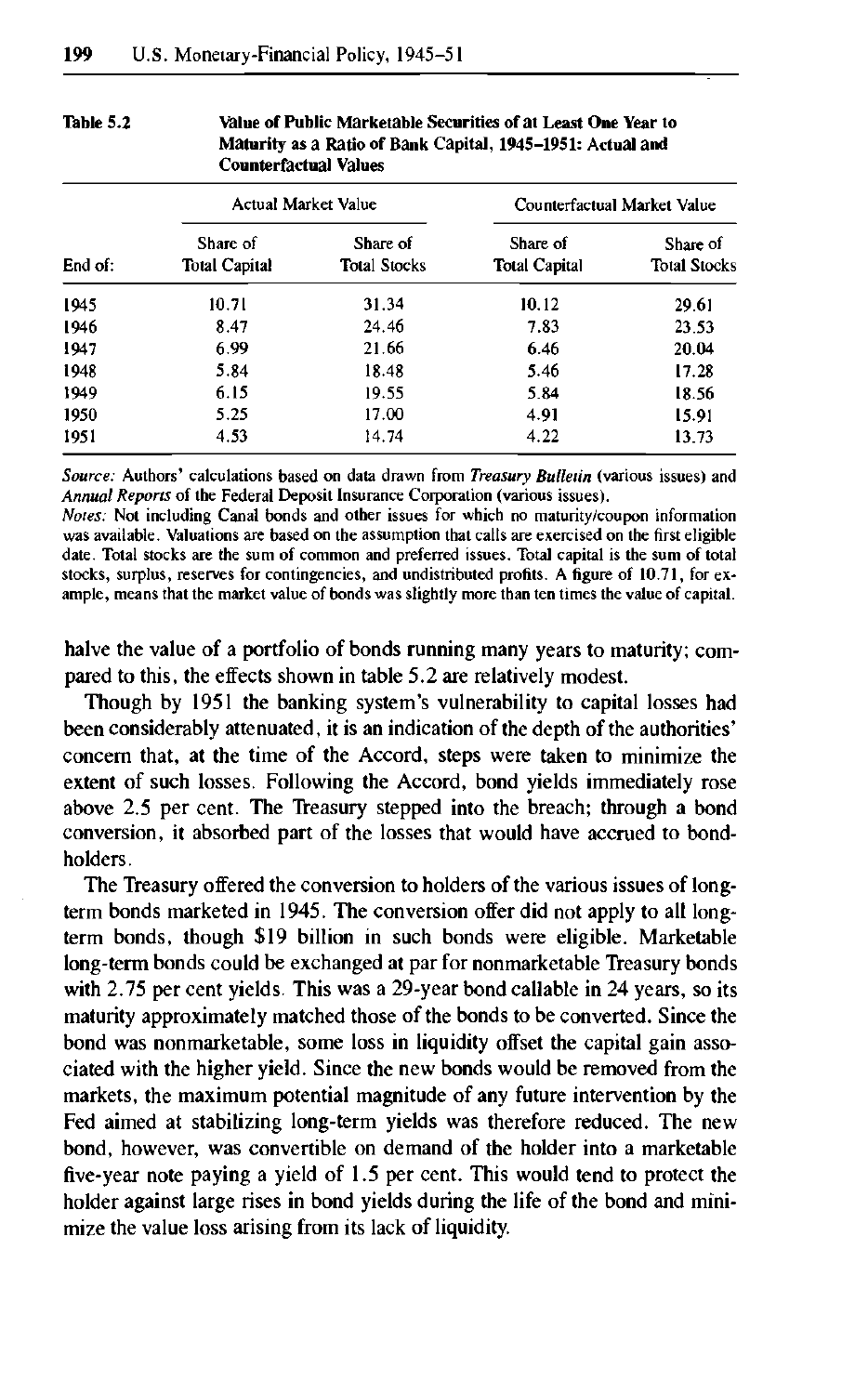The bond conversion proceeded as of 1 April 1951, as announced in prior Treasury circulars. Since bond yields rose to the range of 2.75 per cent, bondholders did manage to avoid capital losses. The Treasury absorbed the loss rather than the Fed. Supposing that the holders avoided the entire capital loss of 9 per cent, the Treasury must have absorbed a \$1.2 billion loss to keep its creditors whole.<sup>31</sup>

Commercial banks were permitted to convert only one of the bond issues covered by the conversion and only if they had acquired these bonds on original issue or held them in trading accounts.<sup>32</sup> Otherwise, banks could not engage in this transaction. Of course, since they could market their bonds to insurance companies, banks could capture any positive value of the conversion offer.

The transaction was also aimed at insurance companies. Its magnitude is indicated in figure 5.12, which shows a fall in the amount of marketable Treasury bonds, from March to April 1951, of \$13.6 billion (from \$43.6 billion to \$30 billion). Of course, this decline was offset by an increase in nonmarketable debt in that same period, of \$13.5 billion of new convertible bonds.<sup>33</sup>

Insurance company holdings of long bonds dropped from March to June 1951, from \$11.2 billion to \$7.3 billion. Unspecified other private investors reduced their holdings from \$13.8 billion to  $$10.5$  billion. U.S. government agencies and trust funds reduced their holdings from \$5.5 billion to \$2.6 billion. Federal Reserve banks, which had been cumulating these long-term bonds, reduced their holdings from \$3.5 billion to \$1.4 billion.

#### **5.6 Conclusions**

In this paper we have analyzed U.S. monetary-financial policy in the turbulent aftermath of World War II. We have shown that the juxtaposition of periods of rapid inflation and deflation with stable nominal interest rates can be understood as a corollary of the Fed's implicit policy of maintaining a price-level target zone. Because the credible price-level target-zone regime decoupled inflation from inflationary expectations, interest rates were stabilized.

A deeper question is why the Fed adhered to this target-zone regime for prices and interest rates immediately after World War II but not in other periods. The explanation, we argue, lies in policymakers' perceptions of the threats to financial stability. In the aftermath of World War II, higher interest rates were perceived to pose a threat to the stability of the banking system. Only when the banks' exposure to bond-market risk had been reduced in the 1950s was policy reoriented to other targets. Our analysis of bank portfolios suggests that fears for the stability of the banking system may have been overdrawn. But it remains true that concern over financial stability, which originated in memories of widespread bank failures in the 1930s, provides the explanation for the singular policies pursued in the aftermath of World War II.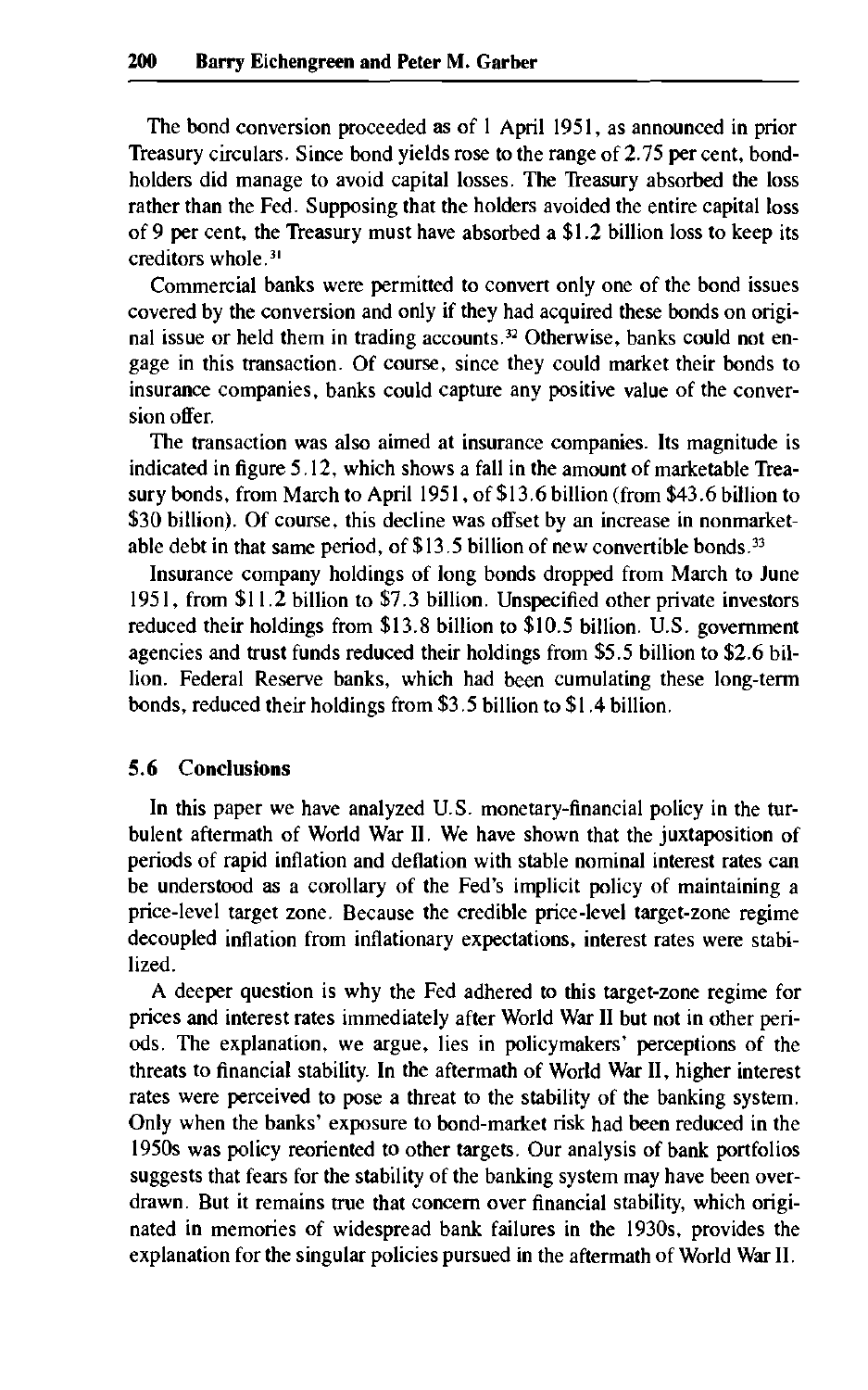

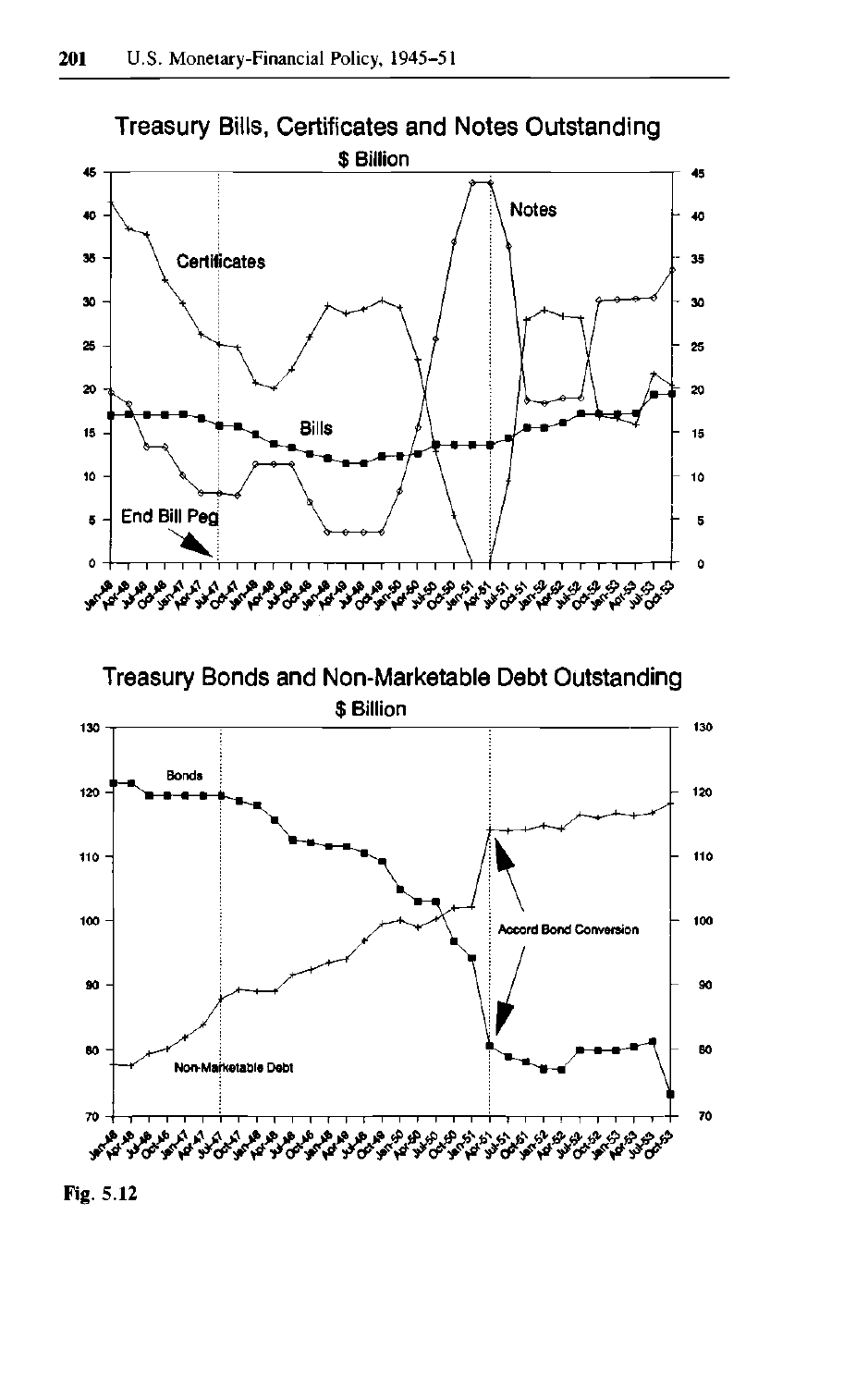## **Notes**

1. Data on bank suspensions are provided by Simmons (1950, 12). Given the focus of the volume in which our paper appears, this may be thought of as an example of "the dog that didn't bark." But as shall be apparent momentarily, financial instability figures prominently in the analysis that follows.

2. *Annual Report of the Board of Governors Covering Operations for the Year 1937*  $(1938, 6).$ 

3. Ibid., 214.

4. Ibid., 6-7.

5. These are the Board's words in its *Annual Report* for 1937 (1938, 7). The passage continued,

In recent years the bond market has become a much more important segment of the open money market, and banks, particularly money-market banks, to an increasing extent use their bond portfolios as a means of adjusting their cash position to meet demands made upon them. At times when the demands increase they tend to reduce their bond portfolios and at times when surplus funds are large they are likely to expand them. Since prices of long-term bonds are subject to wider fluctuations than those of short-term obligations, the increased importance of bonds as a medium of investment for idle bank funds makes the maintenance of stable conditions in the bond market an important concern of banking administration.

6. The Fed invoked both the need to exert a steadying influence on the capital market, which was necessary for economic recovery, and the need to safeguard the stability of the banking system. As the Board described its policy, "While the system has neither the obligation nor the power to assure any given level of prices or yields for Government securities, it has been its policy in so far as its powers permit to protect the market for these securities from violent fluctuations of a speculative, or panicky nature" *(Annual Report of the Board of Governors Covering Operations for the Year 1939*  $[1940, 5]$ .

7. Since sellers of Treasury bills to the Fed were also given the option to repurchase at a*<sup>3</sup>/s* per cent yield, the bill yield was effectively pegged.

8. There is no convincing explanation of the decision to settle on  $2\frac{1}{2}$  per cent. Britain had pegged consols at 3 per cent, and U.S. officials argued that superior U.S. credit justified somewhat lower rates. Two and a half per cent was close to the rate previously set by the market. It was an even rate, not a "hat size" like *2Vs* or *2V».* One Treasury official later justified the rate as consistent with the yields required for solvency by life insurance companies. (Murphy 1950, chap. 8).

9. *Annual Report of the Board of Governors Covering Operations for the Year 1950* (1951,2).

10. See Senate Subcommittee on Monetary, Credit, and Fiscal Policies (1950, 213- 47 and passim).

11. Joint Committee on the Economic Report (1952, pt. 1, 74).

12. Krugman (1987, 1988, 1989) initiated this literature. Other papers include Miller and Weller (1988), Froot and Obstfeld (1989), Flood and Garber (1989), Svensson (1989) and Bertola and Caballero (1989).

13. This is the usual simplifying assumption in the target-zone literature. Feedback from nominal to real variables would greatly complicate the analysis of dynamics. Such a model would typically assume a relation between real variables and a sluggishly moving price level. In such a case, the price level becomes dependent on the path of the exogenous variable. Miller and Weller (1988) explore several such models but find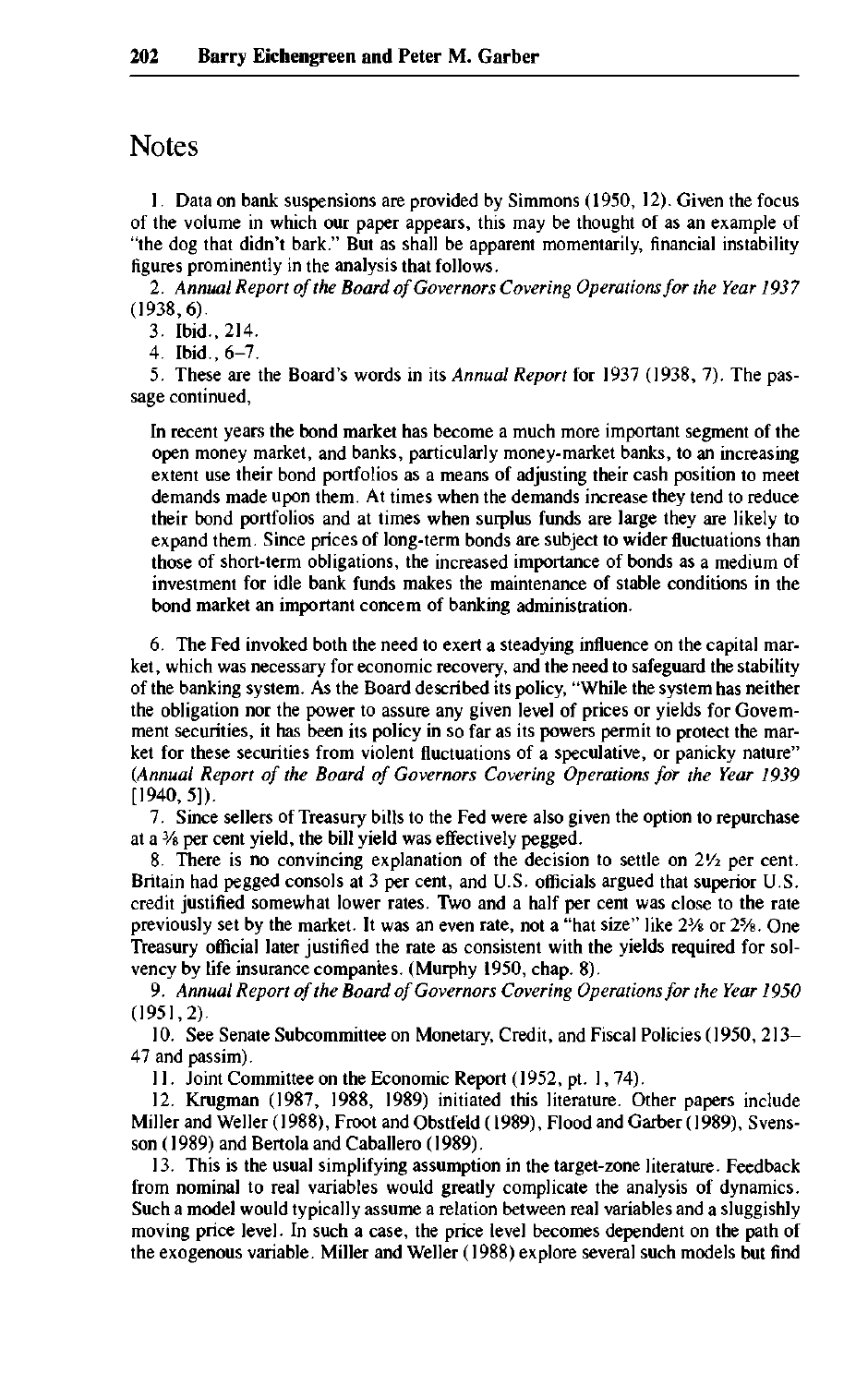that closed-form solutions are not generally available. We do, however, allude to such feedback informally in section 5.4 below.

14. The change in *r* should be thought of as representing the evolution of not only real interest rates but also other variables, such as *y,* that affect the demand for money, and hence the price level.

15. An alternative hypothesis, which we do not explore here, is that the U.S. commitment to peg the price of gold at \$35 an ounce under the Bretton Woods System stabilized price expectations by placing implicit limits on the price level. While this hypothesis is readily incorporated into our target-zone framework, we do not believe that it is the essence of the matter. Given the ample gold reserves the United States possessed after World War II, a very wide range of price levels (and hence persistent expected inflation and highly variable interest rates) were consistent with the \$35 peg. This was less the case in the 1960s, when U.S. gold reserves had declined relative to foreign dollar liabilities. Evidence supporting our view may be found in the fact that interest rates became much more variable after February 1951, even though the same Bretton Woods System and \$35 gold price prevailed.

16. There were also other forms of intervention, as is clear from figure 5.9. We focus on changes in reserve requirements as the single most important form of intervention, an interpretation we hope to justify in the remainder of this section.

17. This combination of raising reserve requirements and buying bonds had the effect of swapping interest-yielding bank assets for reserves, thereby directly reducing bank income and raising the cost of liquidity across financial markets. Simultaneously, it benefited the Treasury; the Fed acquired relatively high yielding bonds either by expansion of its balance sheet or by partly sterilizing with sales of low-yielding bills and certificates.

18. Obviously, our analytical framework only applies to the period following the removal of general price controls in June 1946.

19. There is no contradiction with the standard logic that a reduction in the supply of debt places downward pressure on interest rates, since, as indicated in figure 5.7, as *k* rises and the price level increases, expected inflation and therefore nominal interest rates decline.

20. The amounts would have been 25 per cent against demand and 10 per cent against time deposits. See Joint Committee on the Economic Report (1948b, 139-44).

21. Treasury Secretary Snyder also opposed Eccles's plan. For Sproul's views, see Senate Committee on Banking and Currency (1947, 228-30).

22. See Senate Subcommittee on Monetary, Credit, and Fiscal Policies (1950, 40- 108) for views on the question. Another source of concern was that nominal interest rates on long-term bonds rose to the cap established by the Fed and the Treasury. This is not a problem for our model, since immediately prior to an intervention to reduce the money supply, short-term rates should be low but long-term rates can be relatively high.

23. *Annual Report of the Board of Governors of the Federal Reserve System Covering Operations for the Year 1948* (1949, 85-86).

24. *Annual Report of the Board of Governors Covering Operations for the Year* 7950(1951,2).

25. See, for example, the testimony of Thomas B. McCabe, chairman of the Board of Governors of the Federal Reserve System, in Senate Subcommittee on Monetary, Credit, and Fiscal Policies (1950, 21-90). Implicit in the bureaucratic model of the Fed developed by Toma (1982) is the view that the Fed was under pressure to compensate the Treasury for any increase in debt-service costs due to increases in interest rates. While this consideration may have figured in the particular 1947 episode with which Toma is concerned, we question whether it provided the Fed's dominant motivation over the entire period.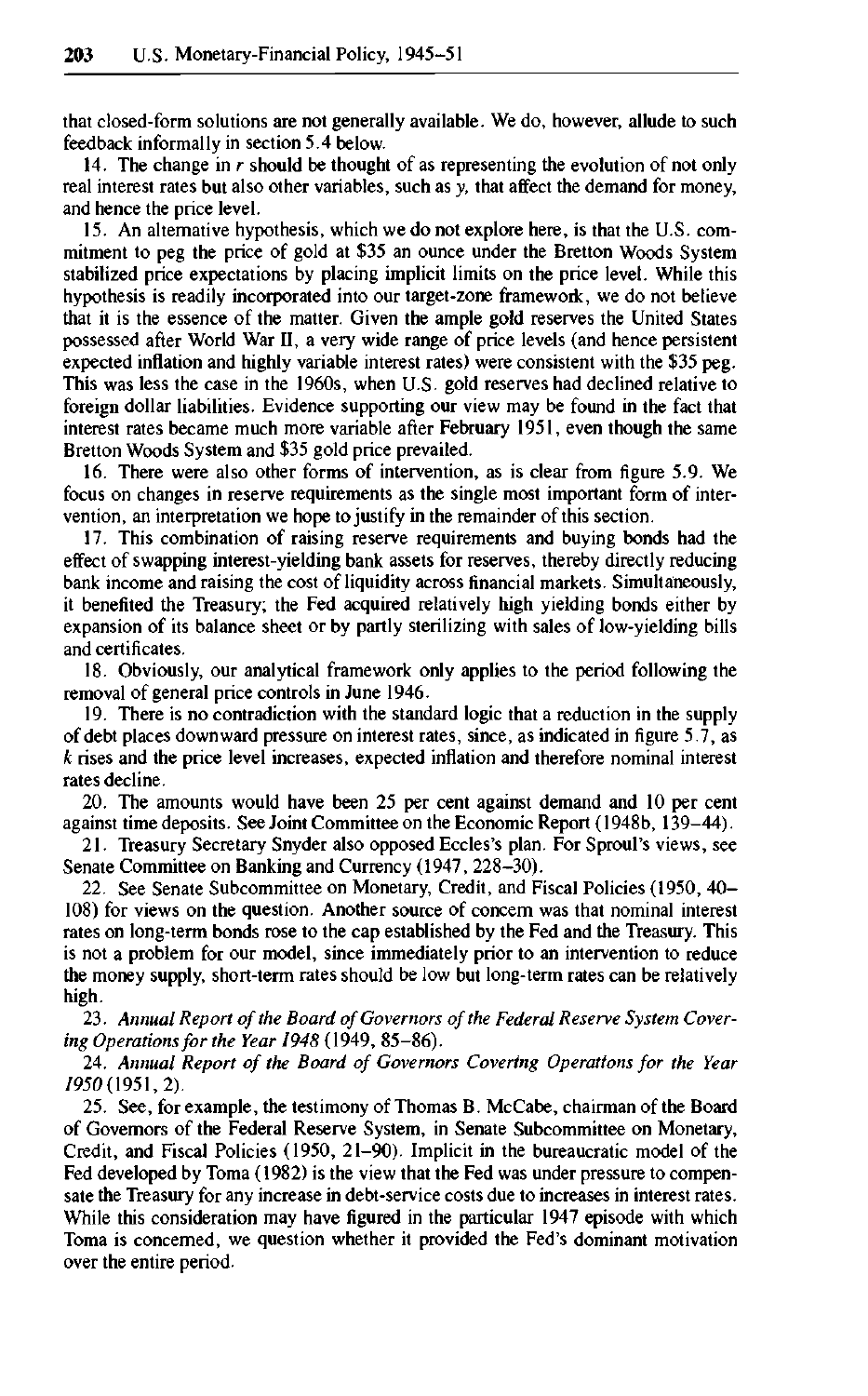26. See, for example, Board of Governors, *Annual Report* for 1945 (1946, 7); *Federal Reserve Bulletin* (January 1948, 11); Joint Committee on the Economic Report (1948b, 140, 620); Joint Committee on the Economic Report (1948a, 101-2).

27. *Annual Report of the Board of Governors Covering Operations for the Year* 7945(1946,7).

28. Sproul emphasized potential implications for credit supplies and economic activity: "A decline in prices of long-term Treasury bonds more than fractionally below par, under existing conditions, would throw the whole market for long-term securities—corporate and municipal, as well as federal—into confusion. . . . Flotations of long-term securities would be made very difficult if not impossible, until the market became stabilized at a new level" (Joint Committee on the Economic Report 1948a, 101).

29. Data are from *Banking and Monetary Statistics,* table 13.5 (Board of Governors 1971).

30. For example, if certificates were yielding 1.25 per cent while 20-year bonds were yielding 2.42 per cent, we assume that their yields rose to 2.50 and 4.84 per cent, respectively. Bills are omitted for lack of comparable information on coupons and yields. Given their short maturity, capital losses on bills should be of little consequence.

31. For a detailed description of these bonds, see Treasury Department Circular no. 883 (26 March 1951). If the conversion involved a transfer of this magnitude, it is unclear why the entire eligible issue was not converted. About \$5 billion of eligible long bonds remained outstanding after the conversion offer, but it is not clear from the evidence who held them.

32. These were bonds which matured on 15 December 1972, issued in November 1945.

33. See *Banking and Monetary Statistics,* vol. 3, table 13.3 (Board of Governors 1971).

# References

Bertola, Giuseppe, and Ricardo J. Caballero. 1989. Target Zones and Realignments. Department of Economics, Princeton University, December. Typescript.

Board of Governors of the Federal Reserve System. Various years. *Annual Report.* Washington, DC: GPO.

. 1971. *Banking and Monetary Statistics.* Washington, DC: GPO.

- Chandler, Lester V. 1949. Federal Reserve Policy and the Federal Debt. *American Economic Review* 39: 405-29.
- Fforde, J. S. 1954. *The Federal Reserve System, 1945-1949.* Oxford: Clarendon Press.
- Flood, Robert, and Peter Garber. 1989. The Linkage Between Speculative Attack and Target Zone Models of Exchange Rates. National Bureau of Economic Research Working Paper no. 2918, April.
- Friedman, Milton, and Anna J. Schwartz. 1963. *A Monetary History of the United States, 1867-1960.* Princeton, NJ: Princeton University Press.
- Froot, Kenneth, and Maurice Obstfeld. 1989. Exchange Rate Dynamics Under Stochastic Regime Shifts: A Unified Approach. Massachusetts Institute of Technology. Typescript.

Goldenweiser, E. A. 1951. *American Monetary Policy.* New York: McGraw-Hill.